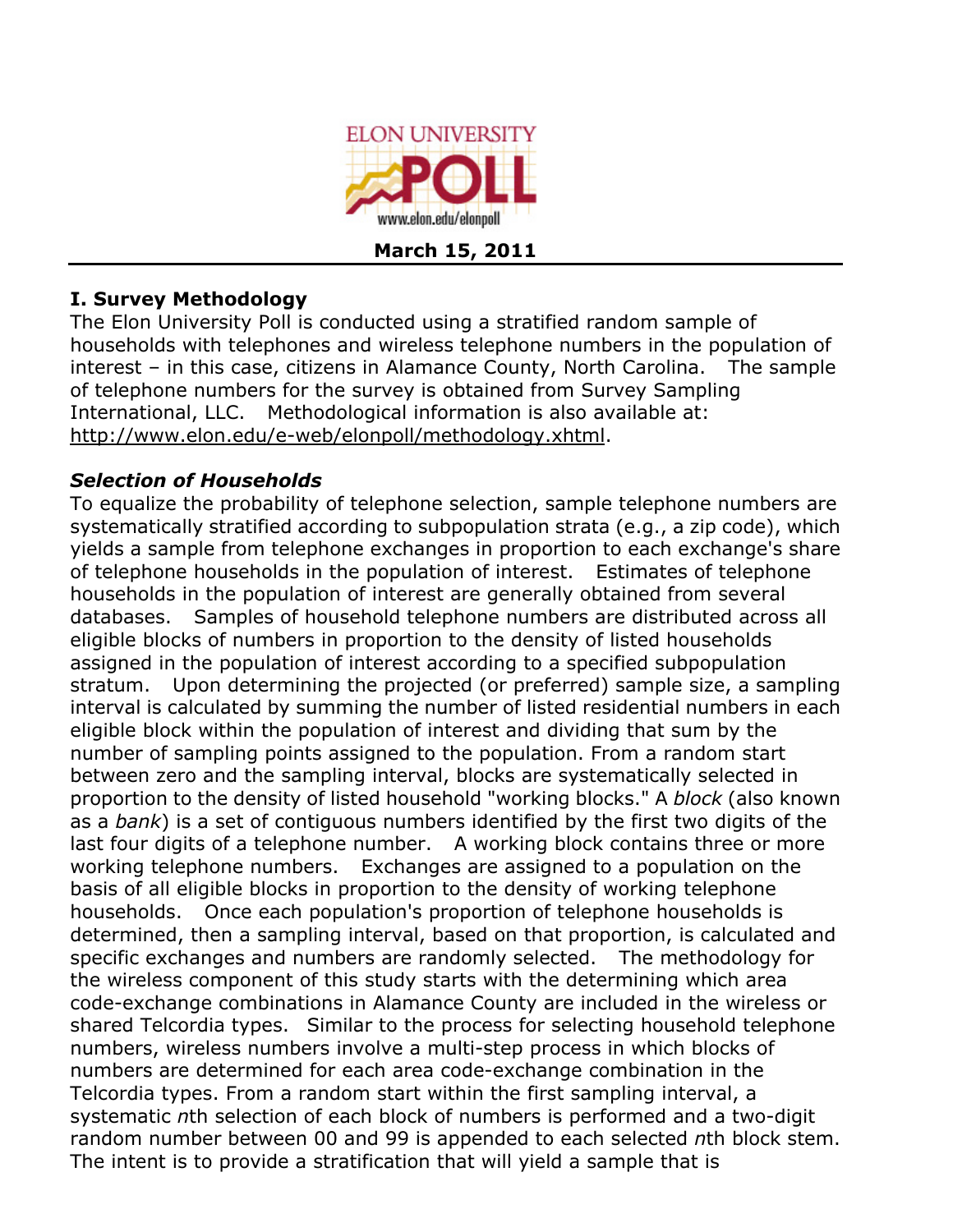representative both geographically and by large and small carrier. From these, a random sample is generated. Because exchanges and numbers are randomly selected by the computer, unlisted as well as listed household telephone numbers are included in the sample. Thus, the sample of telephone numbers generated for the population of interest constitutes a random sample of telephone households and wireless numbers of the population.

#### *Procedures Used for Conducting the Poll*

The survey was conducted Sunday, March  $6<sup>th</sup>$ , through Thursday, March  $10<sup>th</sup>$ , of 2011. During this time calls were made from 1:00 pm to 6:00 pm on Sunday, and from 5:00 pm to 9:00 pm on Monday through Thursday. The Elon University Poll uses CATI system software (Computer Assisted Telephone Interviewing) in the administration of surveys. For each working telephone number in the sample, several attempts were made to reach each number. Only individuals 18 years or older and residents of Alamance County were interviewed; those reached at business or work numbers were not interviewed. For each number reached, one adult is generally selected based on whether s/he is the oldest or youngest adult in the household. Interviews, which are conducted by live interviewers, are completed with adults from the target population as specified. Interviews for this survey were completed with 846 adults from Alamance County, North Carolina. For a sample size of 846, there is a 95 percent probability that our survey results are within plus or minus 3.4 percentage points (the margin of sampling error) of the actual population distribution for any given question. For sub-samples (a subgroup selected from the overall sample), the margin of error is higher depending on the size of the subsample. When we use a subsample, we identify these results as being from a subsample by providing the total number of respondents and margin of error for that subsample. In reporting our results, we note any use of a subsample by identifying the size of the subsample, which is noted based on it differing from the overall sample size (which here is 846). Because our surveys are based on probability sampling, there are a variety of factors that prevent these results from being perfect, complete depictions of the population; the foremost example is that of margin of sampling error (as noted above). With all probability samples, there are theoretical and practical difficulties estimating population characteristics (or parameters). Thus, while efforts are made to reduce or lessen such threats, sampling error as well as other sources of error – while not all inclusive, examples of other error effects are non-response rates, question order effects, question wording effects, etc. – are present in surveys derived from probability samples.

### *Questions and Question Order*

The Elon University Poll provides the questions as worded and the order in which these questions are administered (to respondents). Question wording contained in brackets ( [ ] ) denotes randomly rotated response options as provided in the question; these words are randomly rotated throughout the survey to ensure that respondents do not receive a set order of response options (presented to them), which also maintains question construction integrity by avoiding respondent acquiescence based on question composition. Some questions used a probe maneuver to determine a respondent's intensity of perspective. Probe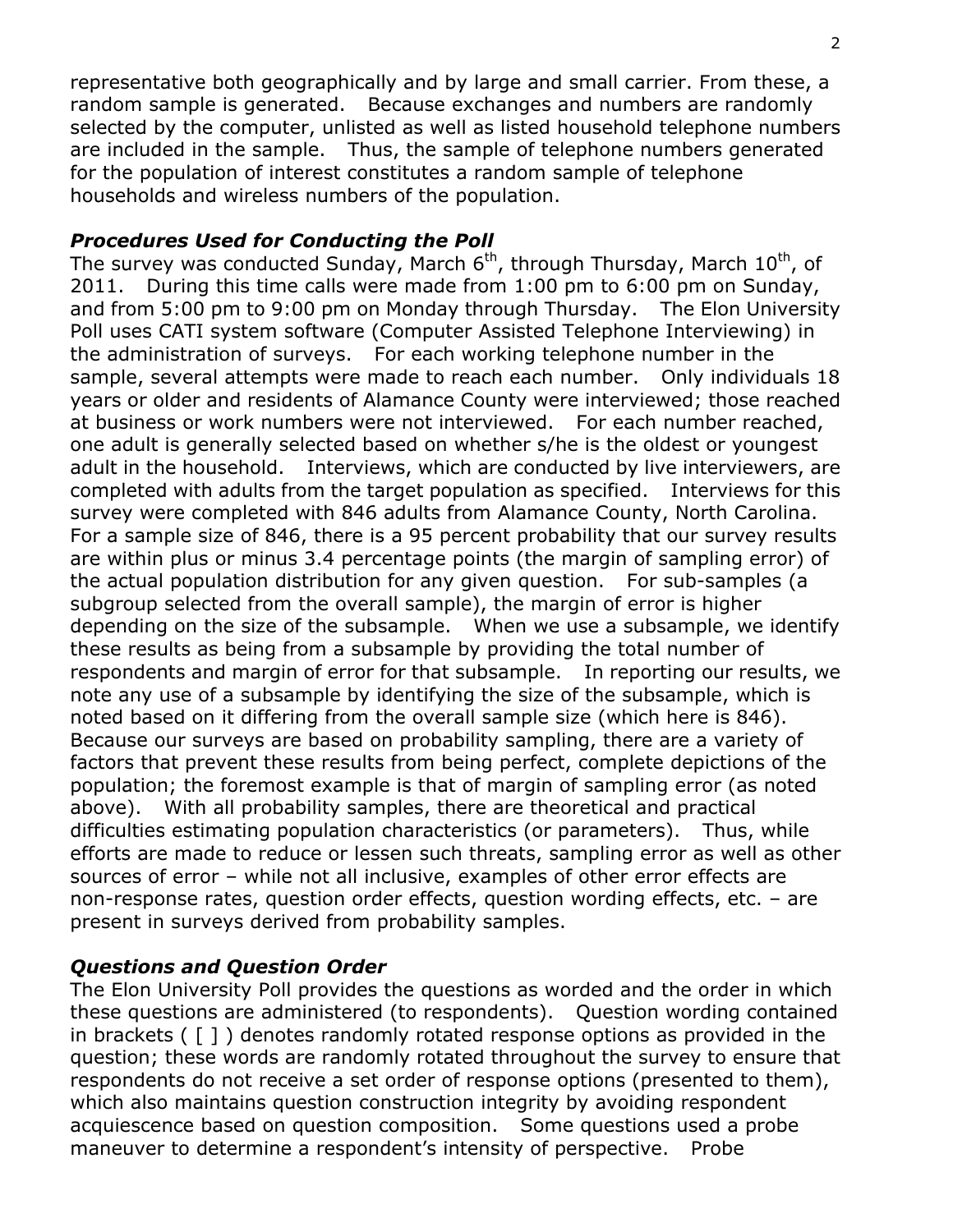techniques used in this questionnaire mainly consist of asking a respondent if her or his response is more intense than initially provided in the original dichotomized offering. For example, upon indicating whether s/he is satisfied or dissatisfied (the dichotomized offering), interviewers ask the respondent "would you say you are very 'satisfied'/'dissatisfied'". This technique is employed in some questions as opposed to specifying the full range of choices in the question. Though specifying the full range of options in questions is a commonly accepted practice in survey research, we sometimes prefer that, upon the initial choice, a respondent determine whether his or her perspective is stronger or more intense, for which the probe technique used. Another method for acquiring information from respondents is to ask an "open-ended" question. The open-ended question is a question for which no response options are provided, i.e., it is entirely up to the respondent to provide the response information.

#### *The Elon University Poll*

The Elon University Poll is conducted under the auspices of the Center for Public Opinion Polling (Hunter Bacot, Director & Mileah Kromer, Assistant Director). The Elon University administration, led by Dr. Leo Lambert, President of the university, fully support the Elon University Poll as part of its service commitment to local, state, regional, and national constituents. Dr. Hunter Bacot, a professor in the department of political science, directs the Elon University Poll. Elon University students administer the survey as part of the University's commitment to experiential learning where "students learn through doing."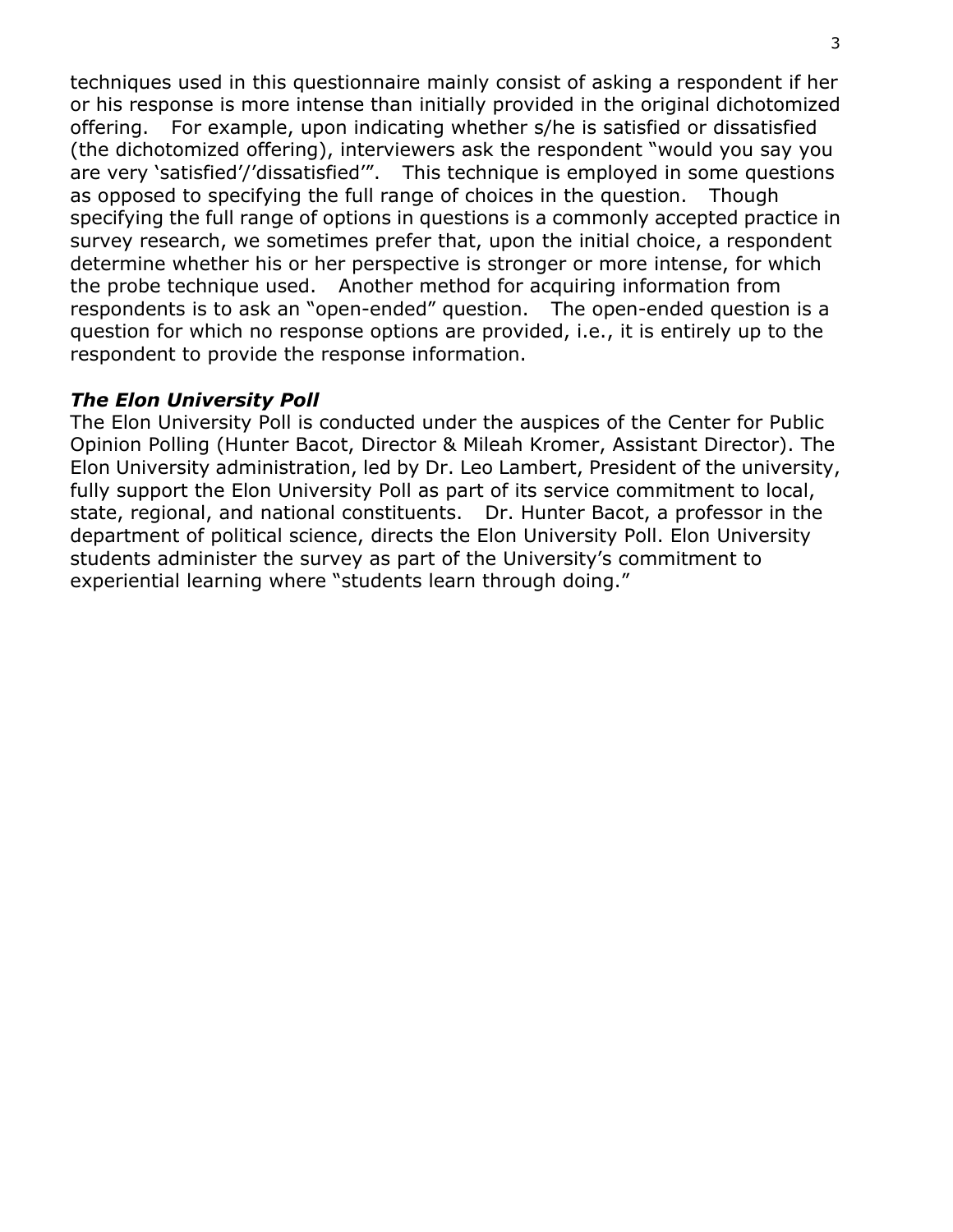#### **II. Survey Instrument and Percent Distributions by Question**

Interviews were completed with 846 adults from households in the North Carolina. For a sample size of 846, there is a 95 percent probability that our survey results are within plus or minus 3.4 percentage points (the margin of sampling error) of the actual population distribution for any given question. The questions as presented are normally in the order in which these appear on the survey instrument. Due to rounding, column totals may not equal 100 percent as indicated. Data are weighted to reflect the adult population in terms of gender, age, and race.

| About the Codes appearing in Questions and Responses |                                                                                                                                                                                                                                                                                                                                                                                                                                                                         |  |  |  |
|------------------------------------------------------|-------------------------------------------------------------------------------------------------------------------------------------------------------------------------------------------------------------------------------------------------------------------------------------------------------------------------------------------------------------------------------------------------------------------------------------------------------------------------|--|--|--|
|                                                      |                                                                                                                                                                                                                                                                                                                                                                                                                                                                         |  |  |  |
| <b>Response Options not</b><br>offered               | Response options are not offered to the person taking<br>the survey (respondent), but are included in the<br>question as asked (and usually denoted by brackets, [<br>Response options are generally offered only for<br>$\mathsf{D}$ .<br>demographic questions (background characteristic,<br>e.g., age, education, income, etc.).                                                                                                                                    |  |  |  |
| $v =$ volunteered response                           | Respondents volunteer response option. As response<br>options are not offered to those taking the survey,<br>some respondents offer or volunteer response options.<br>Though not all volunteered options can be anticipated,<br>the more common options are noted.                                                                                                                                                                                                      |  |  |  |
| $p =$ probed response                                | Respondents self-place in this option or category.<br>A<br>probe maneuver is used in questions to allow the<br>respondent to indicate whether her/his response is<br>more intense than initially provided for in the choices<br>appearing in the question. For example, on probe<br>questions the interviewer, upon a respondent<br>indicating that she/he is satisfied (or dissatisfied), is<br>instructed to ask him/her "Would you say you are "very<br>satisfied"?" |  |  |  |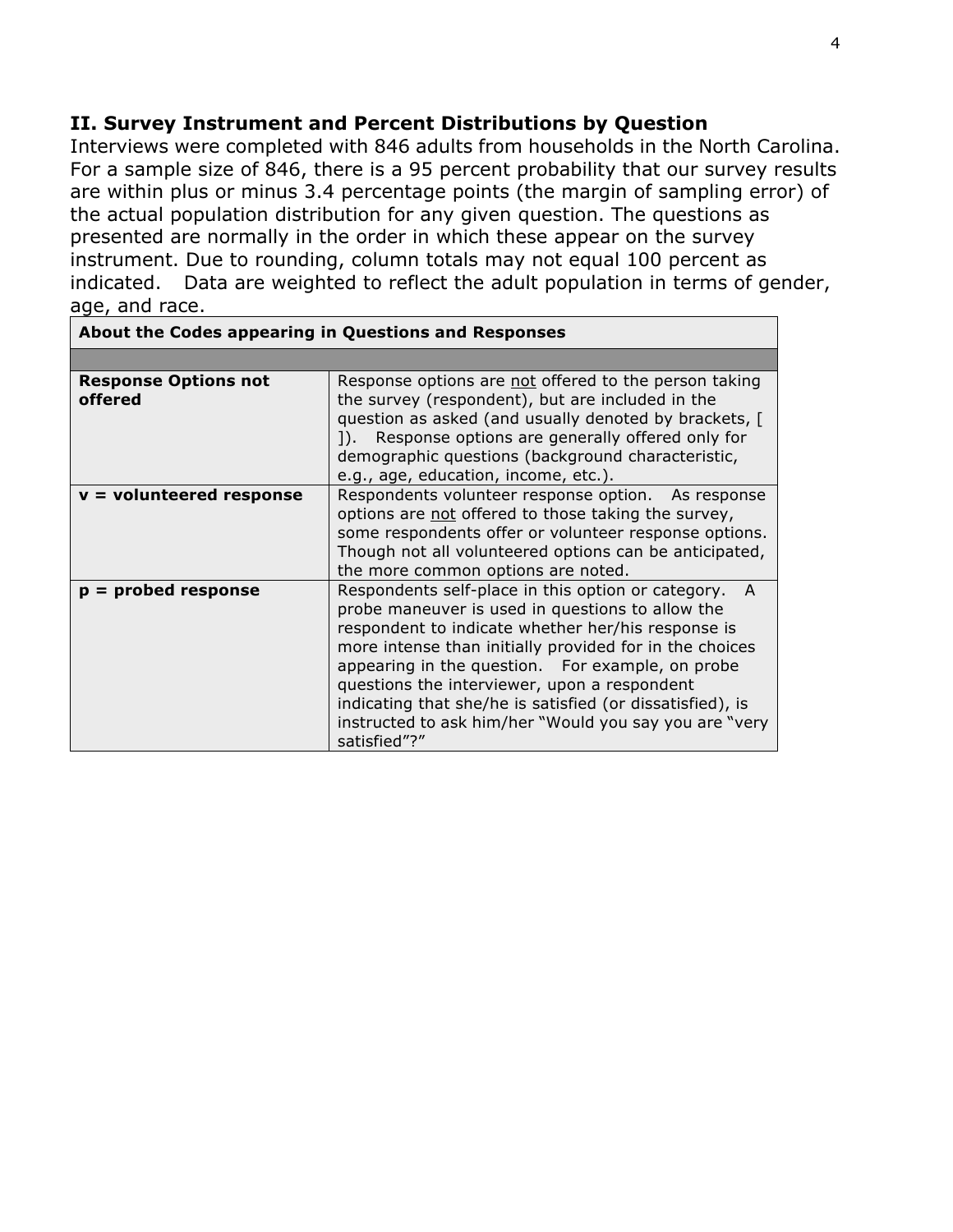**To get started, I want to ask you about issues in Alamance County . . . what do you think is the most important issue facing Alamance County?** (open ended)

|                                     | Percent |
|-------------------------------------|---------|
| ECONOMY (JOBS, UNEMPLOYMENT, ETC)   | 37.7    |
| PUBLIC SCHOOLS/ EDUCATION           | 17.6    |
| <b>CRIME &amp; DRUGS</b>            | 6.1     |
| <b>IMMIGRATION</b>                  | 5.6     |
| <b>GAS PRICES</b>                   | 4.8     |
| TRANSPORTATION (PUBLIC, ROADS, ETC) | 2.7     |
| <b>TAXES</b>                        | 2.1     |
| <b>HEALTH CARE</b>                  | 1.5     |
| <b>ENVIRONMENTAL ISSUES</b>         | 1.0     |
| <b>OTHER</b>                        | 9.7     |
| DON'T KNOW (v)                      | 11.1    |
| Total $(N=846,+/-3.4%)$             | 100.0   |

*The next three 'issue questions' administered randomly during survey*

**I'd like to ask you about health issues in Alamance County . . . what do you think is the most important health issue in the county?** (open ended)

|                                      | Percent |
|--------------------------------------|---------|
| <b>ACCESS TO HEALTH CARE</b>         | 18.1    |
| <b>CANCER</b>                        | 7.7     |
| OBESITY, BEING OVERWEIGHT            | 7.3     |
| <b>LACK OF HEALTH INSURANCE</b>      | 7.2     |
| <b>HEALTH CARE COSTS</b>             | 2.8     |
| <b>TEENAGE PREGNANCY</b>             | 2.6     |
| <b>ENVIRONMENTAL QUALITY</b>         | 2.5     |
| <b>TOBACCO USE</b>                   | 2.2     |
| <b>MENTAL HEALTH</b>                 | 2.1     |
| <b>SUBSTANCE ABUSE</b>               | 2.1     |
| <b>DIABETES</b>                      | 2.0     |
| <b>HEART DISEASE</b>                 | 2.0     |
| <b>SEXUALLY TRANSMITTED DISEASE</b>  | 1.8     |
| AGING (ARTHRITIS, HEARING LOSS, ETC) | 1.6     |
| <b>HIV/AIDS</b>                      | 1.6     |
| lflu                                 | 1.6     |
| <b>HIGH BLOOD PRESSURE</b>           | 1.1     |
| <b>OTHER</b>                         | 11.0    |
| DON'T KNOW (v)                       | 21.1    |

Note:  $N=846$ ,  $+/-3.4\%$ . Items may not total to 100%; issues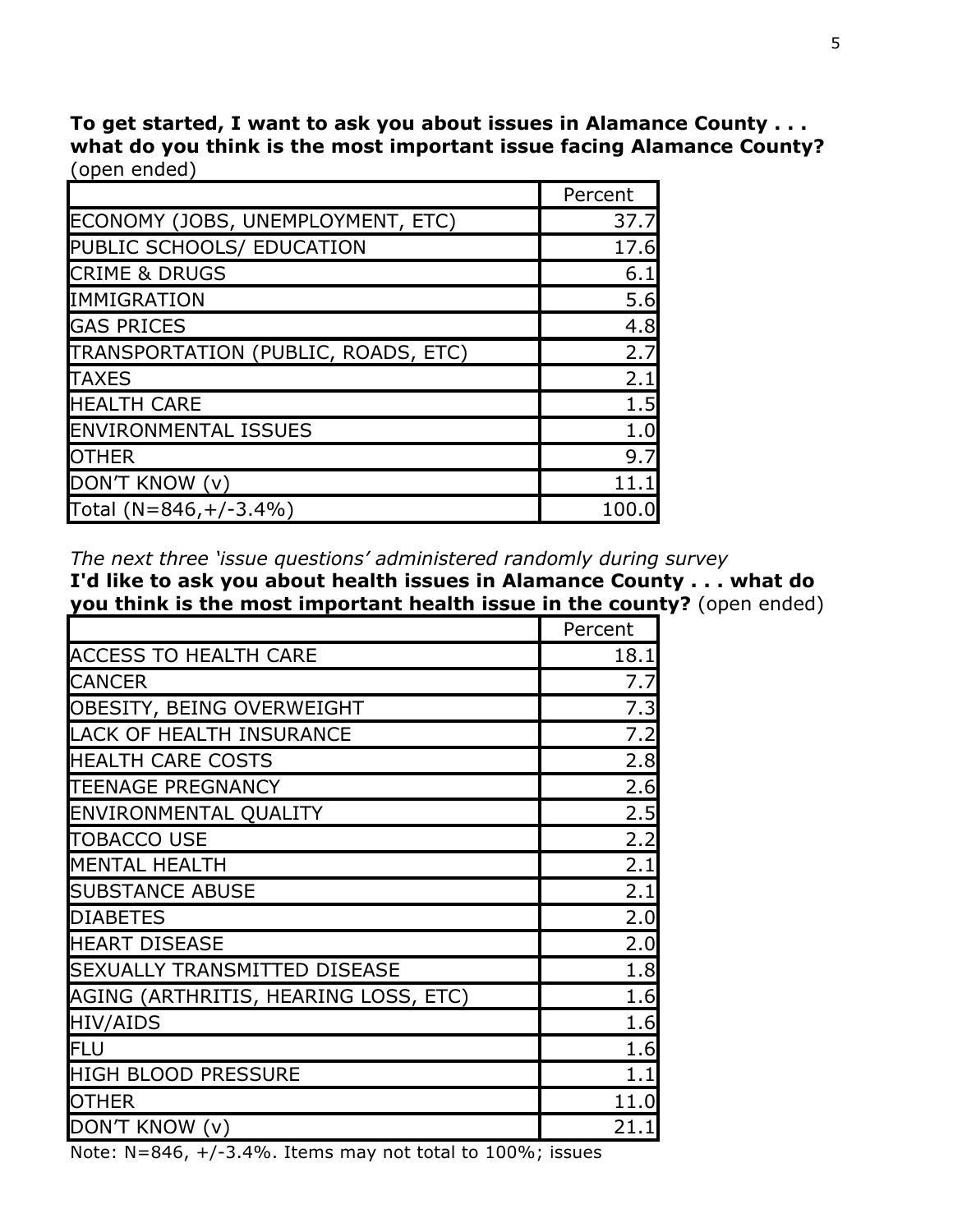mentioned less than 1% are not listed.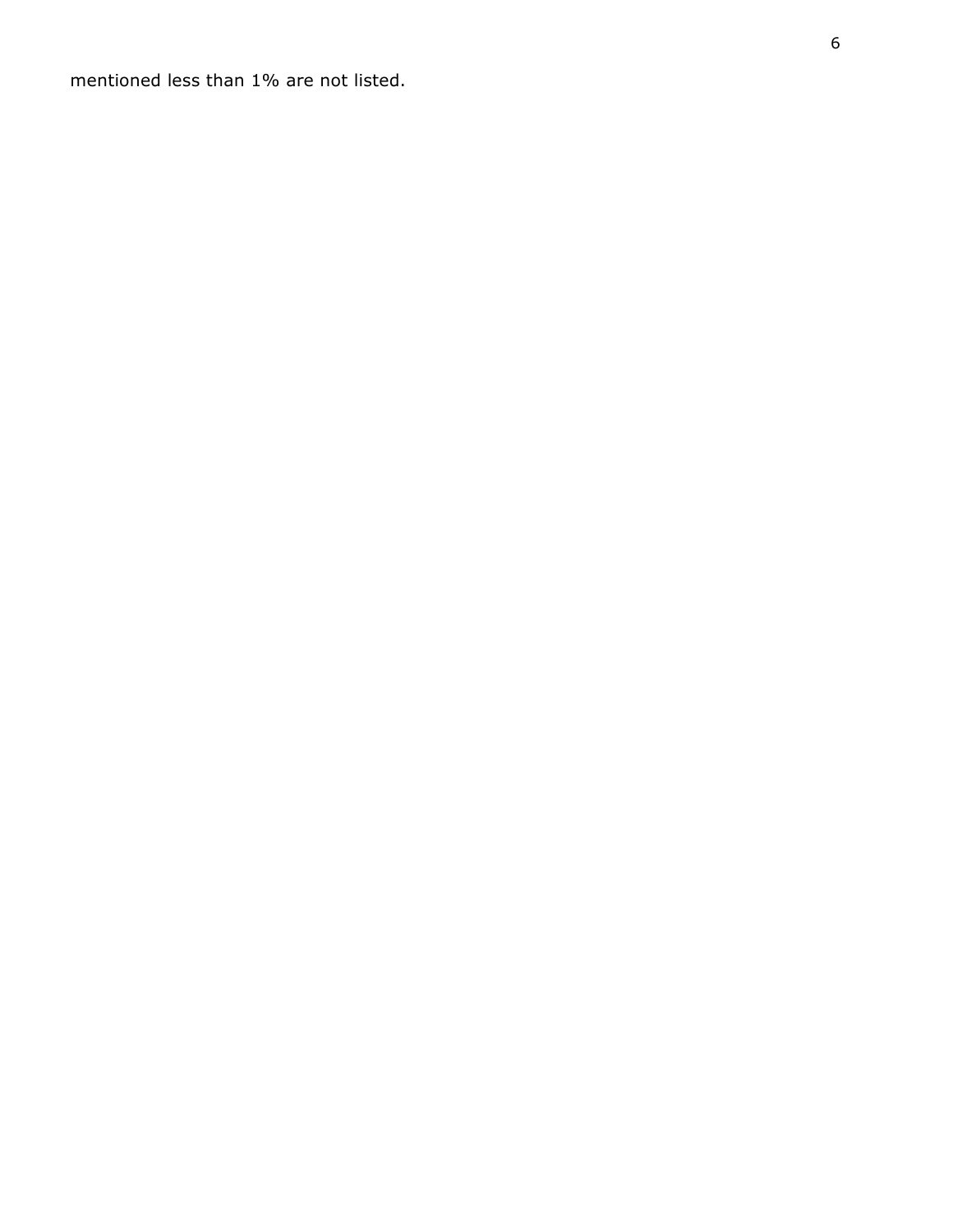**I'd like to ask you about social issues in Alamance County . . . just so we are talking about the same thing, when I say social issues, I mean any issue that relates to the problems or concerns of society as a whole. So, with that in mind, what do you think is the most important social issue in the county?** (open ended)

|                                              | Percent |
|----------------------------------------------|---------|
| <b>IMMIGRATION ISSUES</b>                    | 6.2     |
| EDUCATION (SCHOOLS, QUALITY OF EDUC/SCHOOLS) | 5.4     |
| <b>GANGS</b>                                 | 5.2     |
| RACISM/ INTOLERANCE                          | 5.1     |
| <b>POVERTY</b>                               | 3.5     |
| <b>HOMELESSNESS</b>                          | 2.8     |
| <b>ACCESS TO HEALTHCARE</b>                  | 2.4     |
| <b>YOUTH VIOLENCE</b>                        | 1.8     |
| <b>TEENAGE PREGNANCY</b>                     | 1.7     |
| DOMESTIC VIOLENCE                            | 1.3     |
| <b>NOT ENOUGH MONEY TO PAY BILLS</b>         | 1.2     |
| <b>HUNGER</b>                                | 1.0     |
| <b>OTHER</b>                                 | 28.7    |
| DON'T KNOW (v)                               | 28.3    |

Note: N=846, +/-3.4%. Items may not total to 100%; issues mentioned less than 1% are not listed.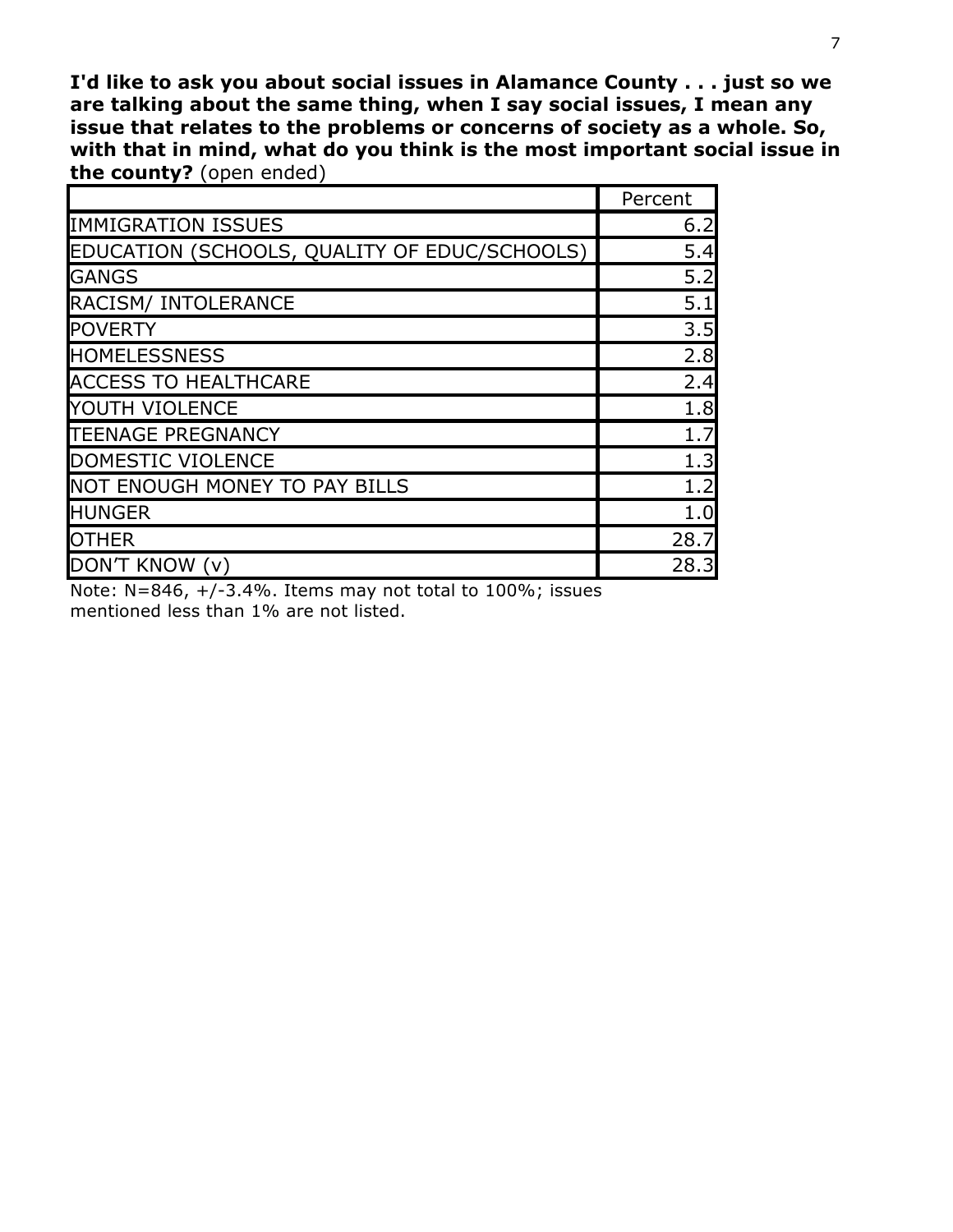**I'd like to ask you about risky behaviors in Alamance County . . by risky behavior, I simply mean any action or behavior that may cause harm to yourself, another individual, or society as a whole. So, with that in mind, what do you think is the most important risky behavior issue in the county?** (open ended)

|                                             | Percent |
|---------------------------------------------|---------|
| <b>DRUG ABUSE</b>                           | 23.1    |
| <b>DRUNK DRIVING</b>                        | 12.7    |
| <b>VIOLENT BEHAVIOR</b>                     | 8.1     |
| <b>ALCOHOL ABUSE</b>                        | 5.9     |
| <b>RECKLESS DRIVING</b>                     | 3.3     |
| <b>GANGS</b>                                | 3.0     |
| <b>UNSAFE SEX</b>                           | 2.8     |
| CELL PHONES (TALKING/TEXTING WHILE DRIVING) | 2.6     |
| <b>GUNS</b>                                 | 1.5     |
| <b>OTHER</b>                                | 16.5    |
| DON'T KNOW (v)                              | 16.7    |

Note:  $N=846$ ,  $+/-3.4%$ . Items may not total to  $100\%$ ; issues mentioned less than 1% are not listed.

**Now I'd like to ask you about some issues that affect your everyday lives. . . When you shop for groceries, what is your top priority - is it healthy foods, the price of food, what your family likes, or what is on sale that week?**

|                               | Percent |
|-------------------------------|---------|
| <b>HEALTHY FOODS</b>          | 32.2    |
| THE PRICE OF FOOD             | 26.1    |
| <b>WHAT YOUR FAMILY LIKES</b> | 17.2    |
| WHAT IS ON SALE THAT WEEK     | 17.6    |
| OTHER (v)                     | 5.3     |
| DON'T KNOW (v)                | 1.6     |
| REFUSED (v)                   |         |
| Total $(N=846,+/-3.4%)$       | 100.    |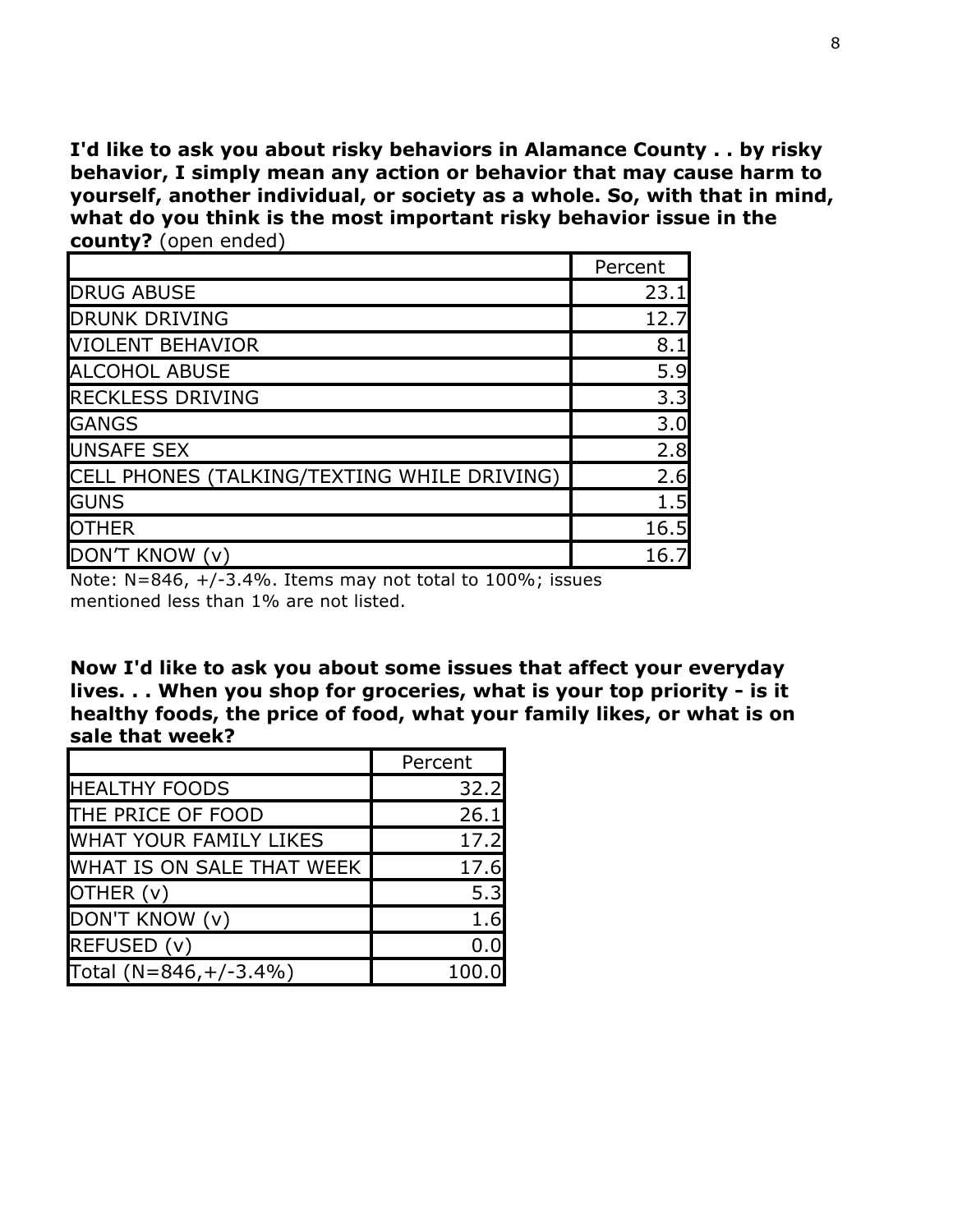**In the past year, have you had to cut back on the food you buy for your household?** 

|                         | Percent |
|-------------------------|---------|
| <b>NO</b>               | 51.1    |
| <b>YES</b>              | 47.4    |
| DON'T KNOW (v)          | 1.5     |
| REFUSED (v)             | 0.0     |
| Total $(N=846,+/-3.4%)$ | 100.0   |

**In a community disaster or emergency, how many days could you take care of yourself at home?**

|                            | Percent |
|----------------------------|---------|
| 1 DAY                      | 1.3     |
| 2 DAYS                     | 3.6     |
| 3 DAYS                     | 12.2    |
| <b>ONE WEEK</b>            | 37.9    |
| <b>TWO WEEKS</b>           | 16.9    |
| <b>MORE THAN TWO WEEKS</b> | 21.8    |
| <b>ZERO DAYS</b>           | 1.1     |
| DON T KNOW (v)             | 5.2     |
| Total $(N=846,+/-3.4%)$    | 100.0   |

**Are you currently in bed or in a chair for most or all of the day because of your health?** 

|                        | Percent |
|------------------------|---------|
| <b>NO</b>              | 90.9    |
| <b>YES</b>             |         |
| DON'T KNOW (v)         |         |
| Total (N=846, +/-3.4%) | 100.0   |

*If respondent answers 'yes', or 'don't know', s/he skips questions about exercise; respondents answering 'no' continue with following questions about exercise.*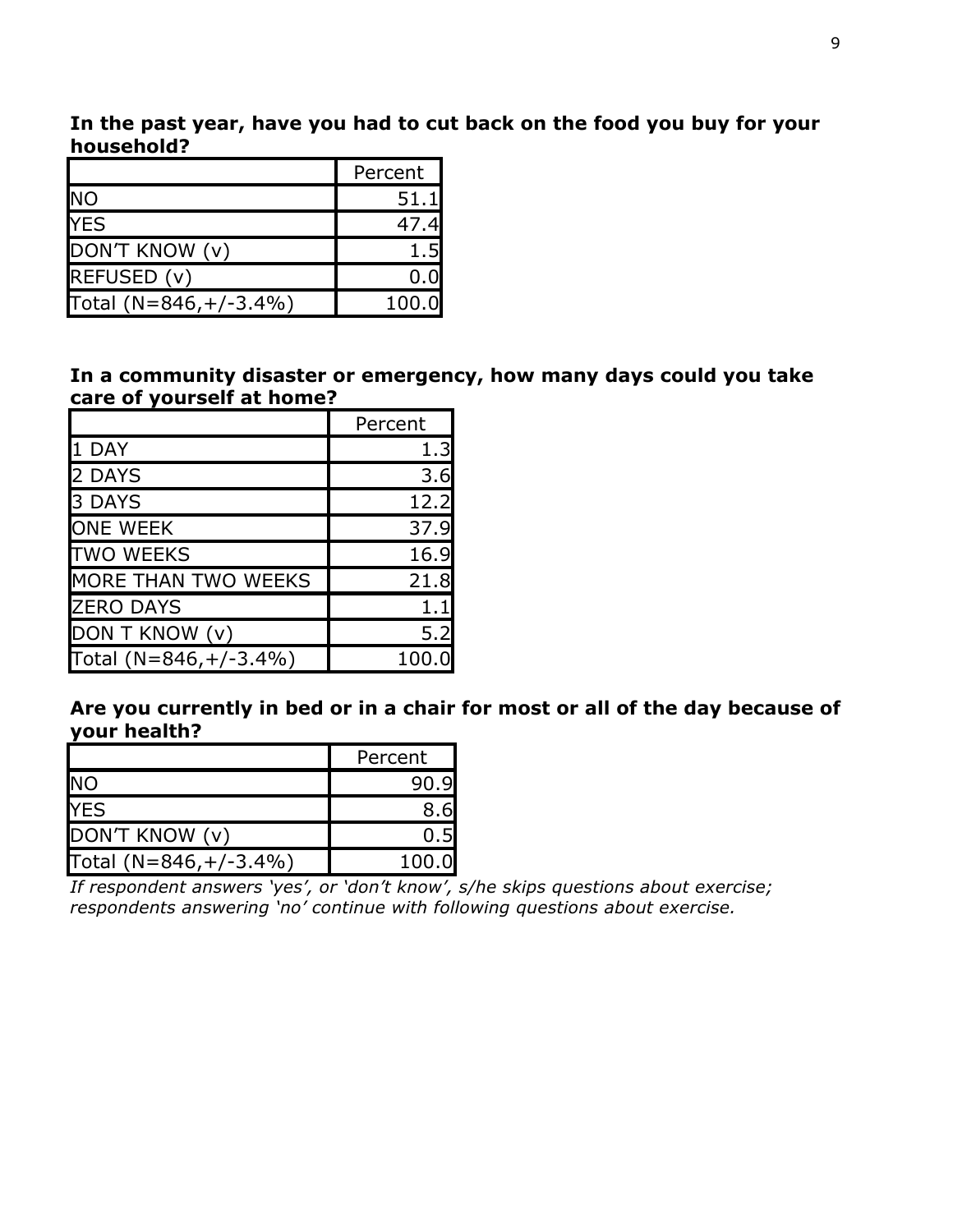| <b>QUESTION</b><br><b>LABEL</b>              | <b>QUESTION</b>                                                                                                             |                                                                                                                                                                     | <b>NO</b> | <b>YES</b> | <b>DON'T</b><br><b>KNOW</b><br>(v) |
|----------------------------------------------|-----------------------------------------------------------------------------------------------------------------------------|---------------------------------------------------------------------------------------------------------------------------------------------------------------------|-----------|------------|------------------------------------|
| <b>EXERCISE 1A</b><br>$N = 769$<br>$+/-3.6%$ | each week?                                                                                                                  | Do you exercise at least two and a half hours (2.5)                                                                                                                 | 32.9      | 66.6       | 0.5                                |
|                                              |                                                                                                                             | If no, or don't know, go to next question<br>(EXERCISE 1AA)<br>If yes, skip to question EXERCISE 1                                                                  |           |            |                                    |
|                                              | <b>EXERCISE</b><br>1AA<br>$N = 257$<br>$+/-6.2%$                                                                            | Would having more time make you more<br>likely to exercise?<br>If yes, or don't know, go to next question<br>(EXERCISE 1AAA)<br>If no, skip to question EXERCISE 2B | 50.2      | 48.3       | 1.5                                |
|                                              | <b>EXERCISE</b><br>1AAA<br>$N = 128$<br>$+/-8.8%$                                                                           | Would having a place to exercise make<br>you more likely to exercise at least 2.5<br>hours a week?<br>skip to question EXERCISE 2B                                  | 32.5      | 67.5       | 0.0                                |
| <b>EXERCISE 1</b><br>$N = 512 + (-4.4%$      | Do you walk at least two and a half hours (2.5) each<br>week?                                                               |                                                                                                                                                                     |           | 82.7       | 0.2                                |
| <b>EXERCISE 2</b><br>$N = 512 + (-4.4%$      | Would having sidewalks make you walk more each<br>week?                                                                     |                                                                                                                                                                     |           | 51.7       | 2.2                                |
| <b>EXERCISE 3</b><br>$N = 512 + (-4.4%$      | Do you ride a bicycle at least two and a half hours<br>$(2.5)$ each week?                                                   |                                                                                                                                                                     |           | 8.4        | 0.0                                |
| <b>EXERCISE 4</b><br>$N = 512 + (-4.4%$      | Would having bicycle lanes make you ride more each<br>week?                                                                 |                                                                                                                                                                     |           | 31.8       | 1.1                                |
| <b>EXERCISE 5</b><br>$N = 512 + (-4.4%$      | Do you participate in a group exercise program for at<br>least two and a half hours (2.5) each week?                        |                                                                                                                                                                     |           | 19.3       | 0.0                                |
| <b>EXERCISE 6</b><br>$N = 512 + (-4.4%$      | Would a group exercise program make you exercise<br>more each week?<br>continue to next issue questions about health issues |                                                                                                                                                                     | 53.9      | 43.7       | 2.1                                |
|                                              | <b>EXERCISE 2B</b><br>$N = 257 + (-6.2\%)$                                                                                  | Would having sidewalks make you<br>walk more each week?                                                                                                             | 46.1      | 52.1       | 1.8                                |
|                                              | <b>EXERCISE 3B</b><br>$N = 257 + (-6.2\%)$                                                                                  | Would having bicycle lanes make you<br>ride more each week?                                                                                                         | 67.4      | 31.4       | 1.2                                |
|                                              |                                                                                                                             | <b>EXERCISE 4B</b><br>Would a group exercise program<br>$N = 257 + (-6.2\%)$<br>make you exercise more each week?                                                   |           |            | 2.6                                |

**Now I'd like to ask you some questions about exercise and fitness . . .** 

Note: Specific question totals noted in table.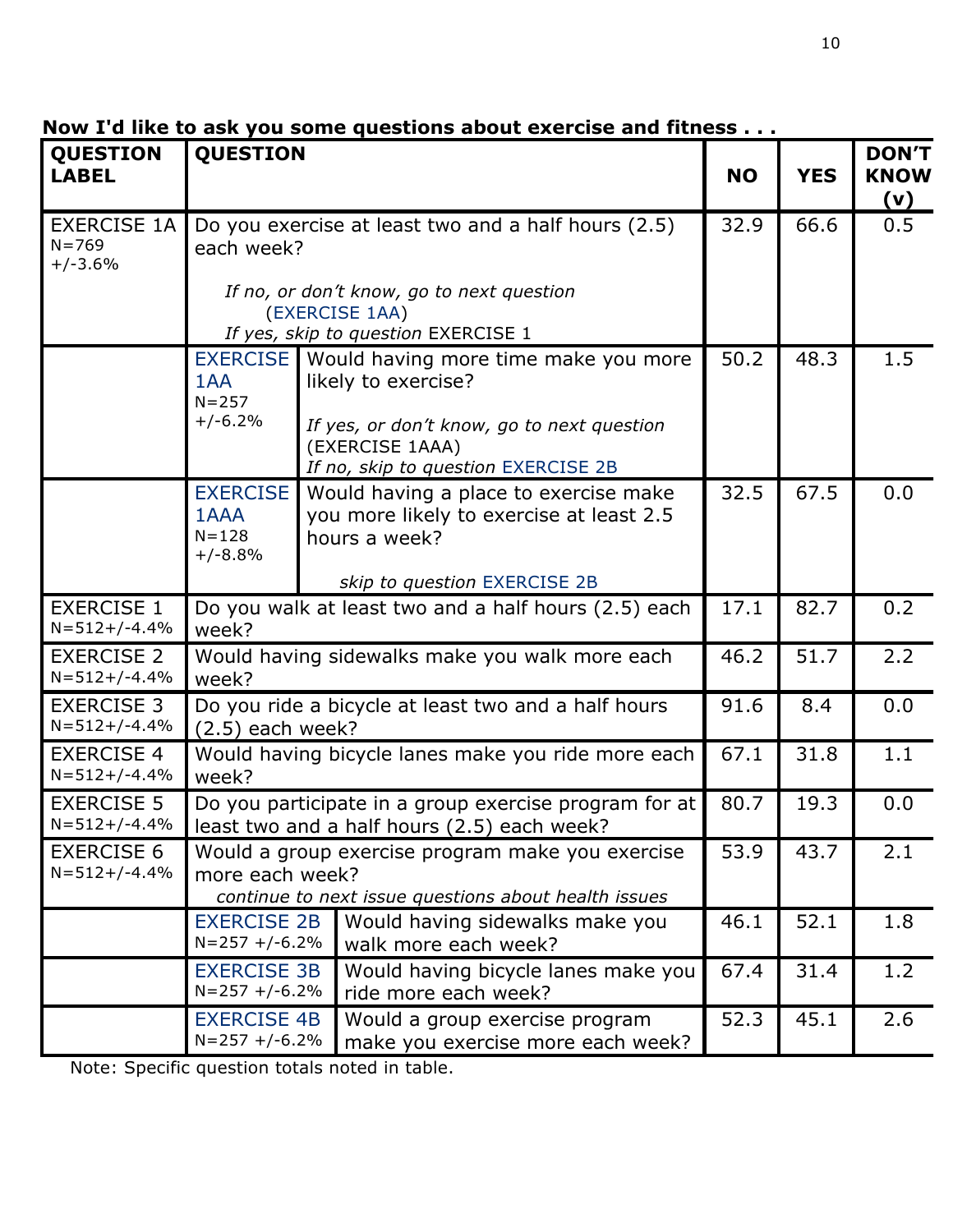**Now I'm going to read you a list of health issues . . . for each one, please tell me if the issue is [not at all important, important, or very important] to the overall well-being of people in Alamance County.** 

|                            | <b>NOT AT ALL</b><br><b>IMPORTANT</b> | <b>IMPORTANT</b> | <b>VERY</b><br><b>IMPORTANT</b> | <b>DON'T</b><br><b>KNOW</b><br>(v) |
|----------------------------|---------------------------------------|------------------|---------------------------------|------------------------------------|
| <b>CANCER</b>              | 1.5                                   | 26.4             | 71.5                            | 0.6                                |
| <b>IFLU</b>                | 9.5                                   | 51.6             | 37.7                            | 1.2                                |
| <b>HIV</b>                 | 9.8                                   | 36.7             | 49.3                            | 4.2                                |
| <b>HEART DISEASE</b>       | 1.8                                   | 32.6             | 64.8                            | 0.7                                |
| <b>HIGH BLOOD PRESSURE</b> | 3.4                                   | 42.8             | 53.5                            | 0.4                                |
| <b>MENTAL HEALTH</b>       | 6.7                                   | 45.6             | 45.6                            | 2.1                                |
| <b>LUNG DISEASE</b>        | 8.0                                   | 43.5             | 46.1                            | 2.3                                |
| <b>STROKE</b>              | 4.6                                   | 42.6             | 51.2                            | 1.6                                |

Note: N=846,+/-3.4%

#### **Now changing topics to household activities. . . How do you dispose of your unused household chemicals?** (open ended)

|                                   | Percent |
|-----------------------------------|---------|
| <b>SINK</b>                       | 3.7     |
| ITOILET                           | 2.6     |
| <b>LANDFILL</b>                   | 10.0    |
| <b>BACKYARD</b>                   | 1.9     |
| <b>DITCH</b>                      | 0.1     |
| <b>GARBAGE</b>                    | 25.3    |
| <b>COMMUNITY COLLECTION EVENT</b> | 18.3    |
| <b>DON'T HAVE ANY</b>             | 27.4    |
| OTHER (v)                         | 5.2     |
| DON'T KNOW (v)                    | 5.5     |
| Total $(N=846,+/-3.4%)$           | 100     |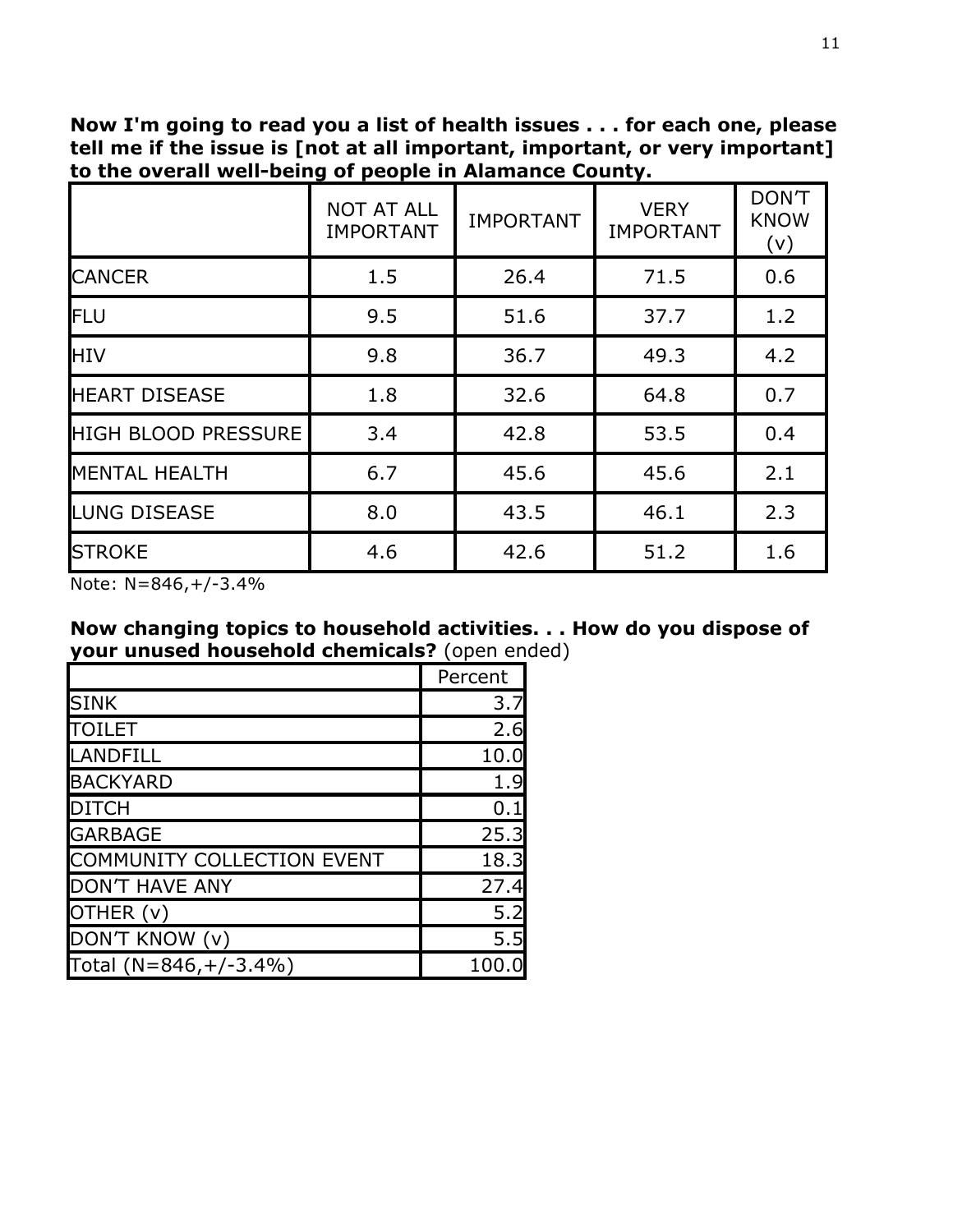|                                   | Percent |
|-----------------------------------|---------|
| <b>SINK</b>                       | 1.7     |
| <b>TOILET</b>                     | 23.5    |
| <b>LANDFILL</b>                   | 2.0     |
| <b>BACKYARD</b>                   | 0.2     |
| <b>DITCH</b>                      | 0.3     |
| <b>GARBAGE</b>                    | 30.7    |
| <b>COMMUNITY COLLECTION EVENT</b> | 4.3     |
| <b>DON'T HAVE ANY</b>             | 27.9    |
| OTHER (v)                         | 5.5     |
| DON'T KNOW (v)                    | 3.9     |
| Total $(N=846,+/-3.4%)$           | 100.    |

## **How do you dispose of unused medications?** (open ended)

**Now I'm going to read you a list of health issues . . . for each one, please tell me if the issue is [not at all important, important, or very important] to the overall well-being of people in Alamance County.** 

|                                                                       | <b>NOT AT ALL</b><br><b>IMPORTANT</b> | <b>IMPORTANT</b> | <b>VERY</b><br><b>IMPORTANT</b> | DON'T<br>KNOW (v) |
|-----------------------------------------------------------------------|---------------------------------------|------------------|---------------------------------|-------------------|
| <b>ACCESS TO HEALTH CARE</b>                                          | 0.9                                   | 23.1             | 75.5                            | 0.5               |
| <b>PRACTICING PREVENTIVE</b><br><b>MEDICINE</b>                       | 4.8                                   | 39.1             | 55.1                            | 1.0               |
| <b>SEXUALLY TRANSMITTED</b><br><b>DISEASES</b>                        | 4.7                                   | 36.8             | 55.5                            | 3.0               |
| <b>SEEING A DOCTOR</b><br><b>REGULARLY</b>                            | 5.1                                   | 40.2             | 54.1                            | 0.6               |
| USING THE EMERGENCY<br><b>ROOM FOR REGULAR</b><br><b>MEDICAL CARE</b> | 58.9                                  | 22.9             | 14.4                            | 3.9               |
| <b>TEEN PREGNANCY</b>                                                 | 4.6                                   | 35.3             | 57.5                            | 2.6               |

Note:  $N=846,+/-3.4%$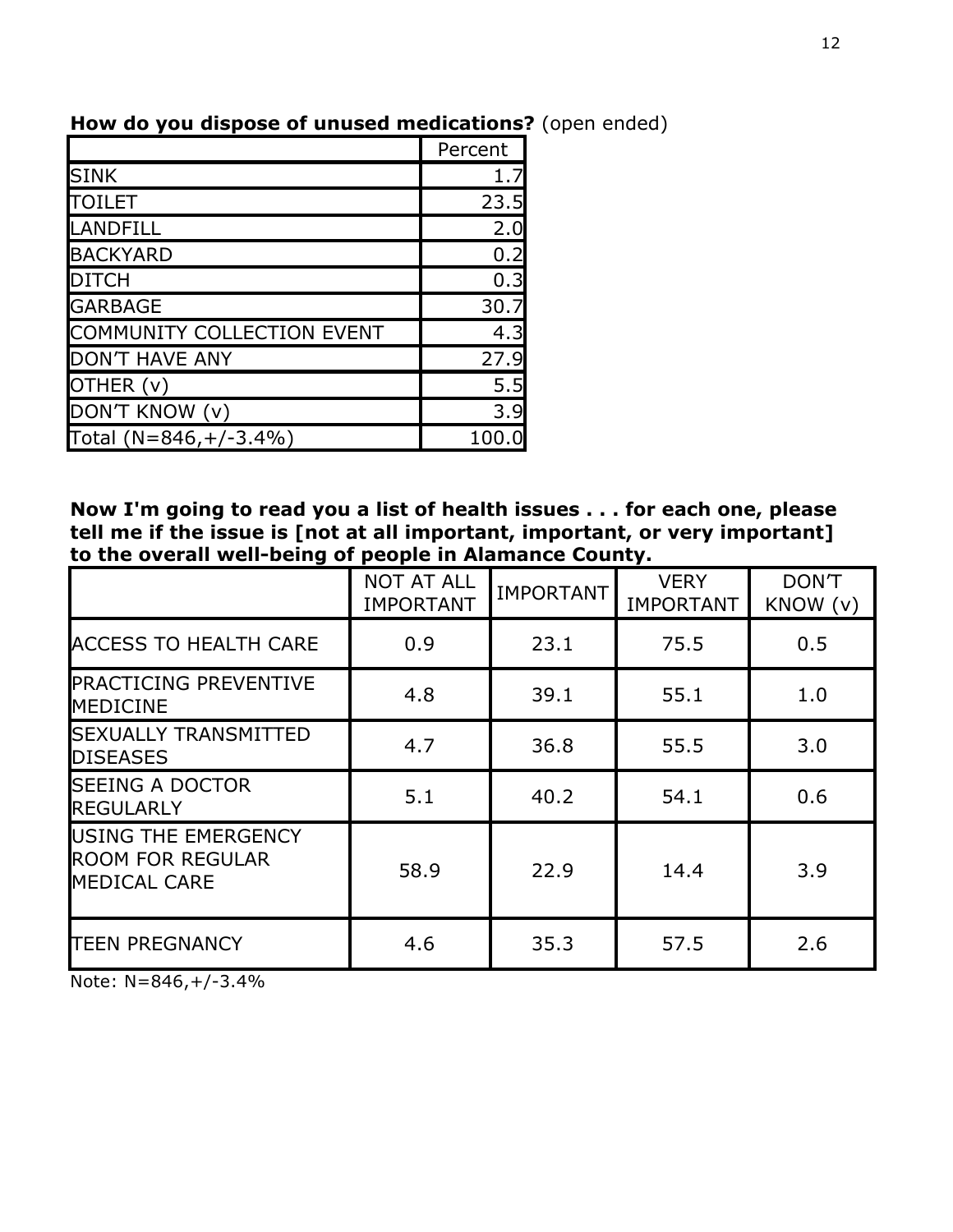#### **Now, changing topics, I'd like to ask you some questions about pet care in Alamance County. . . .**

| QUESTION               | QUESTION                                 |                                                                                        |           |            | <b>DON'T</b> |  |
|------------------------|------------------------------------------|----------------------------------------------------------------------------------------|-----------|------------|--------------|--|
| <b>LABEL</b>           |                                          |                                                                                        | <b>NO</b> | <b>YES</b> | <b>KNOW</b>  |  |
| PETS 1                 | Do you have pets?                        |                                                                                        | 41.1      | 58.9       | 0.0          |  |
| $N = 846$              |                                          |                                                                                        |           |            |              |  |
| $+/-3.4%$              |                                          | If no, or don't know, go to next issue (and do not                                     |           |            |              |  |
|                        | answer pet quesitons)                    |                                                                                        |           |            |              |  |
|                        |                                          | If yes, skip to question PET 1A                                                        |           |            |              |  |
|                        | PET <sub>1A</sub>                        | Is your pet spayed or neutered?                                                        | 22.3      | 76.8       | 0.9          |  |
|                        | $N = 499$                                |                                                                                        |           |            |              |  |
|                        | $+/-4.5%$                                | If no, go to next question (PET 1AA)                                                   |           |            |              |  |
|                        |                                          | If yes, or don't know skip to question PET 2                                           |           |            |              |  |
|                        | PET 1AA                                  | Why is your pet NOT spayed or neutered? (open ended; select all that                   |           |            |              |  |
|                        | $N = 111$                                | apply)                                                                                 |           |            |              |  |
|                        | $+/-9.5%$                                | After answering question, respondent moves to next question (PET 2)                    |           |            |              |  |
|                        |                                          |                                                                                        |           | Percent    |              |  |
|                        |                                          | Pest are not suitable for neutering                                                    |           | 9.9        |              |  |
|                        |                                          | Just don't want to do it                                                               |           | 9.9        |              |  |
|                        |                                          | Costs too much                                                                         |           | 9.9        |              |  |
|                        |                                          | Transportation issues                                                                  |           | 0.0        |              |  |
|                        | No veterinarian                          |                                                                                        |           |            |              |  |
|                        | Don't want to subject pet to pain<br>4.5 |                                                                                        |           |            |              |  |
|                        |                                          | Simply don't want to do it                                                             | 6.3       |            |              |  |
|                        |                                          | Pet is too young for procedure                                                         | 8.1       |            |              |  |
|                        |                                          | Plan to breed my pet                                                                   |           | 24.3       |              |  |
|                        |                                          | No options presented specific to situation                                             |           | 29.7       |              |  |
|                        |                                          |                                                                                        | <b>NO</b> | <b>YES</b> | <b>OTHER</b> |  |
| PET <sub>2</sub>       |                                          | Are your pet's rabies vaccinations (shots) up to date?                                 | 4.4       | 92.3       | 3.3          |  |
| $N = 499$<br>$+/-4.5%$ |                                          |                                                                                        |           |            |              |  |
|                        |                                          | If no, answer next question PET 2A<br>If yes, go to next issue (and do not answer next |           |            |              |  |
|                        | question)                                |                                                                                        |           |            |              |  |
|                        | PET <sub>2A</sub><br>$N = 22$            | Why are these not up to date? (open ended; select all that apply)                      |           |            |              |  |
|                        |                                          |                                                                                        |           | Percent    |              |  |
|                        |                                          | Pest are not suitable for neutering                                                    |           | 47.0       |              |  |
|                        |                                          | Just don't want to do it                                                               |           | 16.8       |              |  |
|                        |                                          | Costs too much                                                                         |           | 5.3        |              |  |
|                        |                                          | Transportation issues                                                                  |           | 1.2        |              |  |
|                        |                                          | No veterinarian                                                                        |           | 0.0        |              |  |
|                        |                                          | Don't want to subject pet to pain                                                      |           | 0.0        |              |  |
|                        |                                          | Simply don't want to do it                                                             |           | 0.0        |              |  |
|                        |                                          | Pet is too young for procedure                                                         |           | 0.0        |              |  |
|                        |                                          | Plan to breed my pet                                                                   |           | 0.0        |              |  |
|                        |                                          | No options presented specific to situation                                             |           | 29.7       |              |  |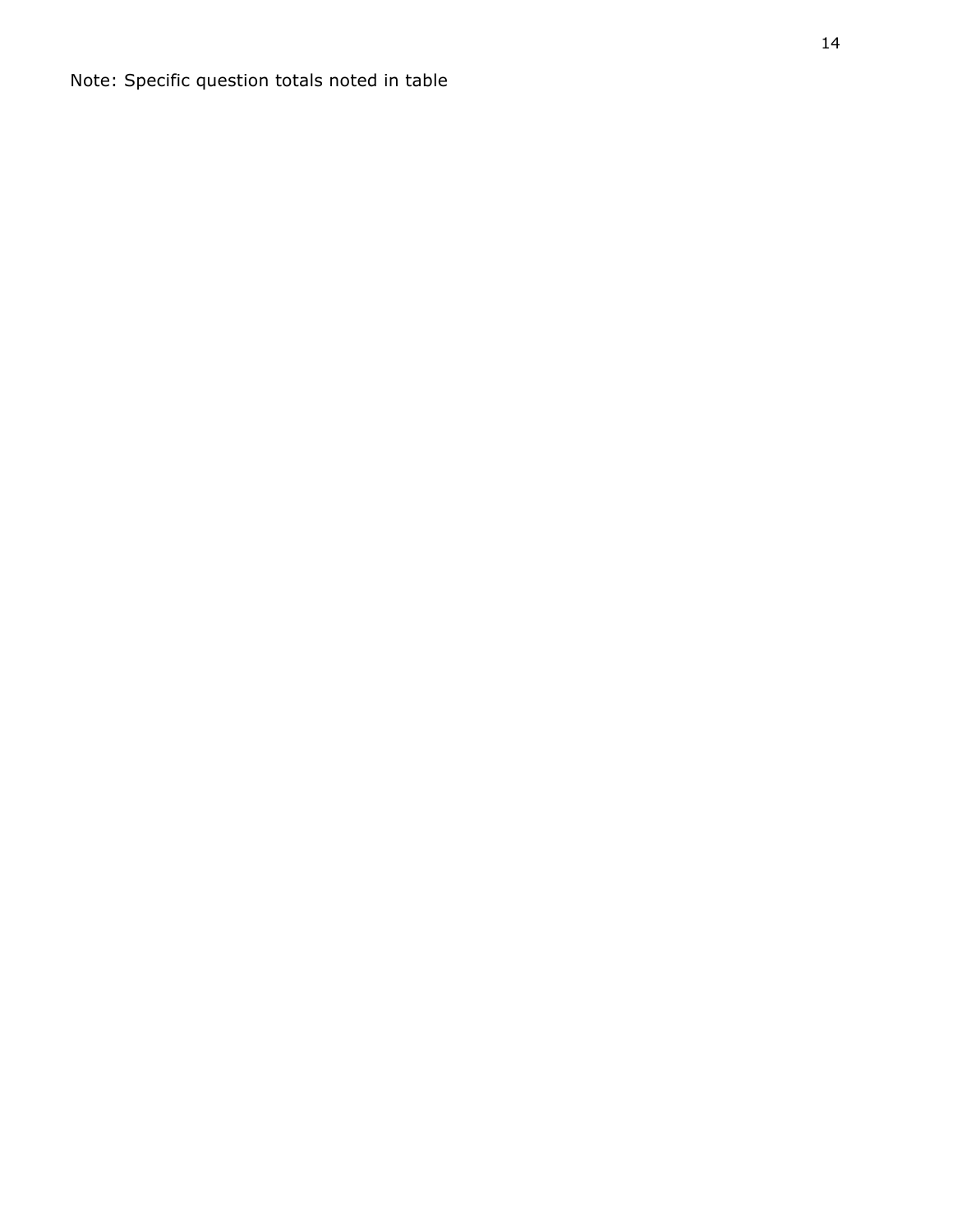**Now, I'd like to read you a list of some social issues and I want you to tell me if the issue is [not at all important, important, or very important] to the overall well being for people across Alamance County.**

|                                                                                         | <b>NOT AT ALL</b><br><b>IMPORTANT</b> | <b>IMPORTANT</b> | <b>VERY</b><br><b>IMPORTANT</b> | DON'T<br>KNOW (v) |
|-----------------------------------------------------------------------------------------|---------------------------------------|------------------|---------------------------------|-------------------|
| DEPORTATION OF ILLEGAL<br><b>IMMIGRANTS</b>                                             | 14.3                                  | 34.7             | 47.2                            | 3.7               |
| <b>INCREASING ELDERLY</b><br><b>POPULATION</b>                                          | 8.9                                   | 50.2             | 37.8                            | 3.0               |
| <b>ACCESS TO FREE BUDGET</b><br>AND CREDIT COUNSELING<br>TO HELP GET OUT OF DEBT        | 14.4                                  | 47.0             | 36.3                            | 2.3               |
| <b>ASSISTANCE SETTLING</b><br><b>DISAGREEMENTS WITH</b><br><b>NEIGHBORS AND FRIENDS</b> | 33.5                                  | 49.7             | 14.3                            | 2.6               |

Note: N=846, +/-3.4%

#### **Was there a time during the past 12 months when you or a family member needed to get dental care, but could not get it?**

|                             | Percent |
|-----------------------------|---------|
| <b>NO</b>                   | 81.7    |
| <b>YES</b>                  | 17.9    |
| DON'T KNOW (v)              | 0.4     |
| Total<br>$(N=846,+/-3.4\%)$ | 100.0   |

*If respondent answered no, don't know, or refused, s/he skipped next question If respondent answered yes, s/he was asked next question*

### **Why could you not get it?**

(as a percent of those unable to get dental care in past 12 months)

|                                                                             | Percent |
|-----------------------------------------------------------------------------|---------|
| DO NOT HAVE DENTAL INSURANCE                                                | 48.7    |
| HAVE INSURANCE BUT IT WOULD NOT COVER ALL OF IT                             | 12.5    |
| HAVE INSURANCE BUT CAN'T AFFORD WHAT MY INSURANCE<br><b>WOULD NOT COVER</b> | 6.6     |
| DENTIST DOESN'T TAKE MY INSURANCE OR MEDICAID                               | 3.9     |
| MY DEDUCTIBLE OR CO-PAY WAS TOO HIGH                                        | 2.0     |
| SIMPLY COULDN'T AFFORD TO GO AT THE TIME                                    | 25.7    |
| COULDN'T GET AN APPOINTMENT                                                 | 1.3     |
| <b>OTHER</b>                                                                | 9.2     |
| DON'T KNOW/ NO ANSWER (v)                                                   | 0.1     |
| $\blacksquare$                                                              |         |

Note:  $N=152$ ,  $+/-8.1\%$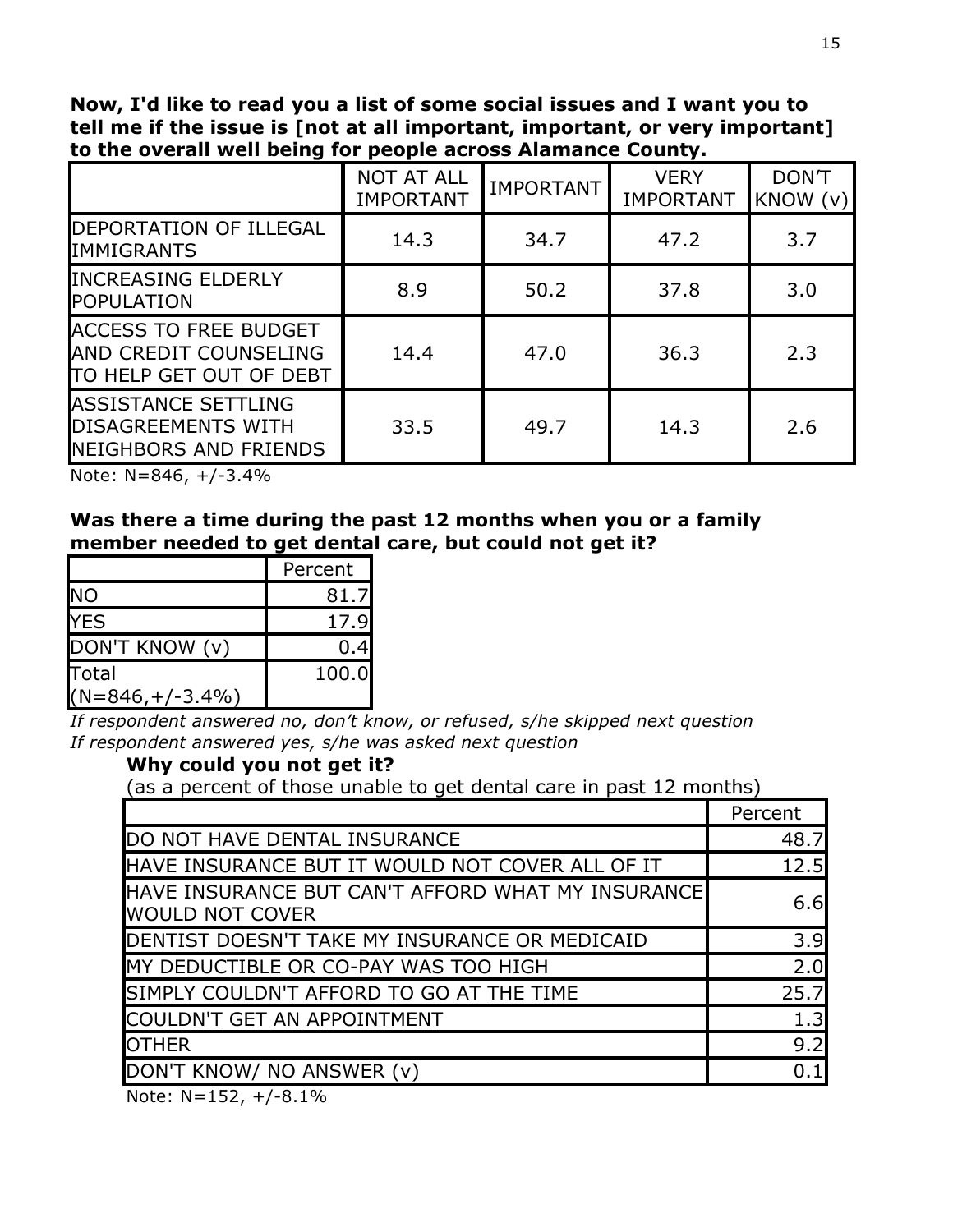**If a friend or family member needed counseling for a mental health problem, where would you recommend that they go for help?** (open ended)

|                                                       | Percent |
|-------------------------------------------------------|---------|
| NO FRIEND OR FAMILY MEMBER NEEDS<br><b>COUNSELING</b> | 1.7     |
| <b>DOCTOR</b>                                         | 26.7    |
| <b>SUPPORT GROUP</b>                                  | 1.4     |
| <b>LOCAL MENTAL HEALTH PROGRAM</b>                    | 38.2    |
| MINISTER/RELIGIOUS OFFICIAL                           | 5.6     |
| PRIVATE COUNSELOR OR THERAPIST                        | 13.6    |
| <b>SCHOOL COUNSELOR</b>                               | 1.6     |
| DON'T KNOW (v)                                        | 21.4    |
| REFUSED (v)                                           | 0.1     |
| Total $(N=846,+/-3.4%)$                               | 100     |

**Do you know a family member or close friend that has split their pills to make their medication last longer?**

|                         | Percent |
|-------------------------|---------|
| <b>NO</b>               | 74.3    |
| <b>YES</b>              | 25.1    |
| DON'T KNOW (v)          | 0.6     |
| Total $(N=846,+/-3.4%)$ | 100.0   |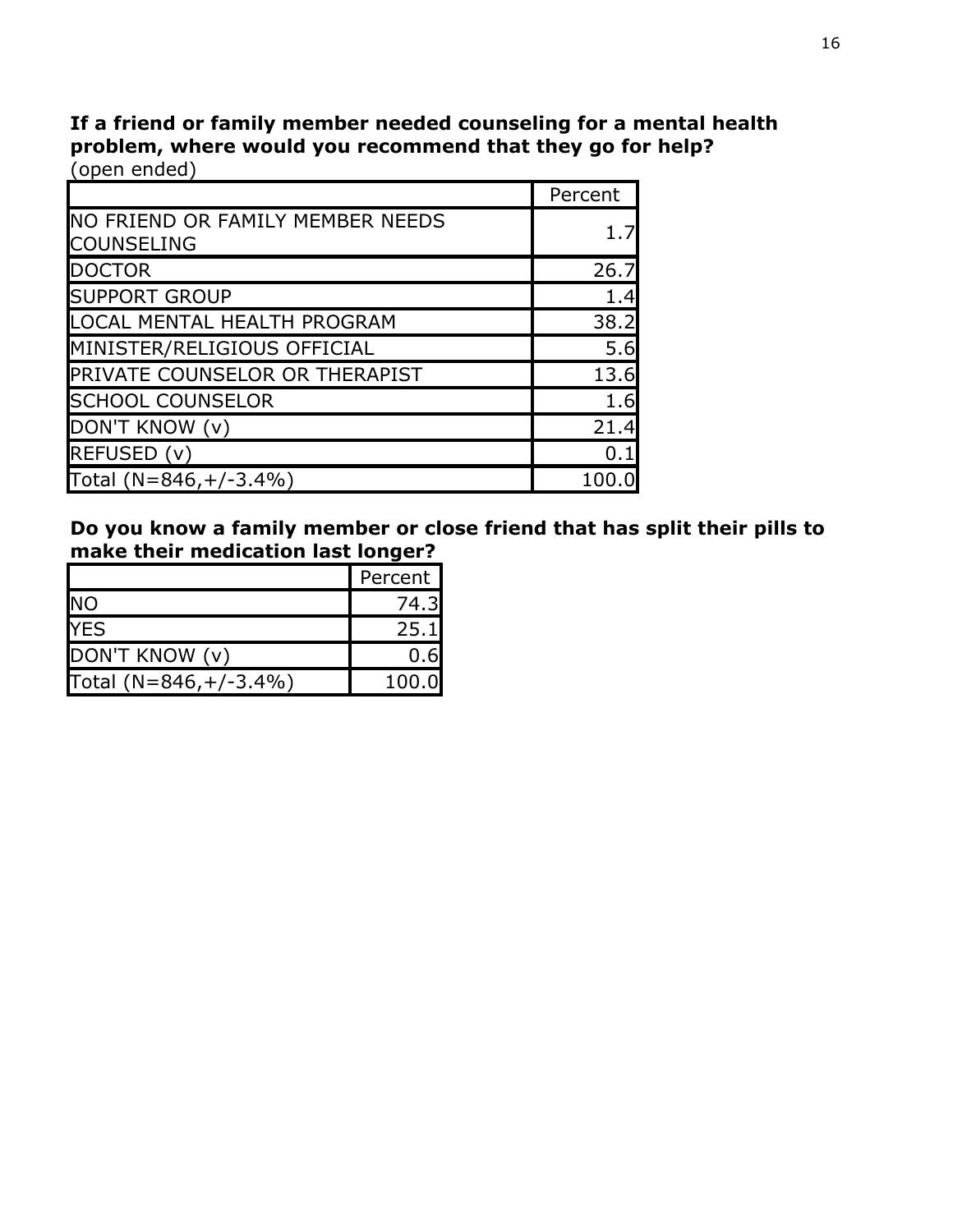**Now I'd like to ask you about some different activities and I'd like for you to estimate, as best you can, how many hours a day you spend doing each of these. . .**

|                                                    | <b>HOURS PER DAY</b> | <b>NOT</b><br><b>APPLICABLE</b> |
|----------------------------------------------------|----------------------|---------------------------------|
|                                                    | MEAN/MEDIAN          |                                 |
| <b>TALKING ON YOUR CELL PHONE</b>                  | 1.28 / 1.0           | 24.1                            |
| TEXTING IN YOUR CELL PHONE                         | 1.27 / 0.0           | 56.0                            |
| <b>WATCHING TV</b>                                 | 2.91 / 2.0           | 3.8                             |
| PLAYING VIDEO GAMES ON A TV                        | 0.25 / 0.0           | 86.2                            |
| PLAYING VIDEO GAMES ON A HANDHELD<br><b>DEVICE</b> | 0.10 / 0.0           | 93.2                            |
| PLAYING VIDEO GAMES ON A COMPUTER                  | 0.28 / 0.0           | 84.2                            |
| USING THE INTERNET                                 | 2.12 / 1.0           | 24.0                            |
| USING THE COMPUTER FOR RECREATION                  | 1.10 / 1.0           | 40.5                            |

Note: N=846, +/-3.4%. Respondents were able to say they did not engage in, own, or have access to the activity; these cases are identified in the table as "not applicable."

|  |                                       |  |  | Finally, in a given week, how many meals -- breakfast, lunch and dinner |  |
|--|---------------------------------------|--|--|-------------------------------------------------------------------------|--|
|  | -- do you eat out, including takeout? |  |  |                                                                         |  |

|                                                      | Percent |
|------------------------------------------------------|---------|
| <b>NO MEALS</b>                                      | 7.9     |
| <b>ONE MEAL</b>                                      | 15.9    |
| <b>TWO MEALS</b>                                     | 20.7    |
| THREE OR FOUR MEALS                                  | 23.5    |
| <b>FIVE OR SIX MEALS</b>                             | 13.5    |
| <b>SEVEN OR MORE MEALS</b>                           | 18.5    |
| Total $(N=846,+/-3.4%)$                              | 100.0   |
| MEAN MEALS PER WEEK=4.1<br>MEDIAN MEALS PER WEEK=3.0 |         |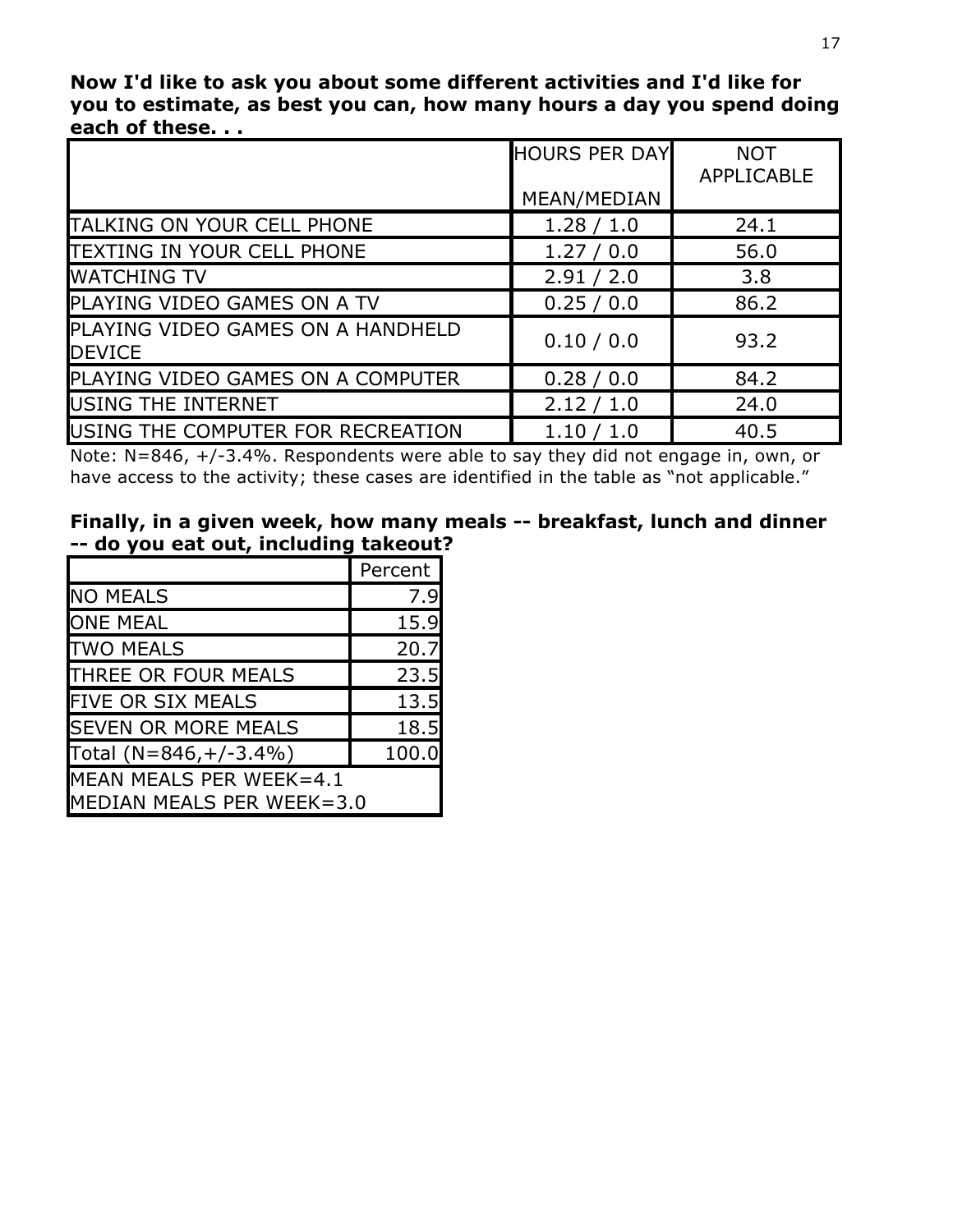**Changing topics again, I'd like to know if you have any responsibilities caring for others . . .** 

**In this case, "caring" is defined as tending to another person to the extent that the responsibility affects your day-to-day affairs, or quality of life. . . so, with this in mind, I'm going to read you a list of people you may take care of and I want you to tell me if you are caring for someone like that . . . here's the list:**

- **a Grandchild**
- **a Disabled Grandchild**
- **a Disabled Child**
- **a Disabled Spouse or Partner**
- **an Elderly or Disabled Parent**
- **another Elderly or Disabled Relative**

**or are you not currently caring for anyone.** 

|                                      | Percent |
|--------------------------------------|---------|
| A GRANDCHILD                         | 5.1     |
| A DISABLED GRANDCHILD                |         |
| A DISABLED CHILD                     | 3.7     |
| A DISABLED SPOUSE OR PARTNER         | 3.6     |
| AN ELDERLY OR DISABLED PARENT        | 9.5     |
| ANOTHER ELDERLY OR DISABLED RELATIVE | 7.3     |
| NOT CURRENTLY CARING FOR ANYONE      |         |
| DON'T KNOW OR REFUSED (v)            |         |

Note: N=846, +/-3.4%. Respondent could select all options that apply.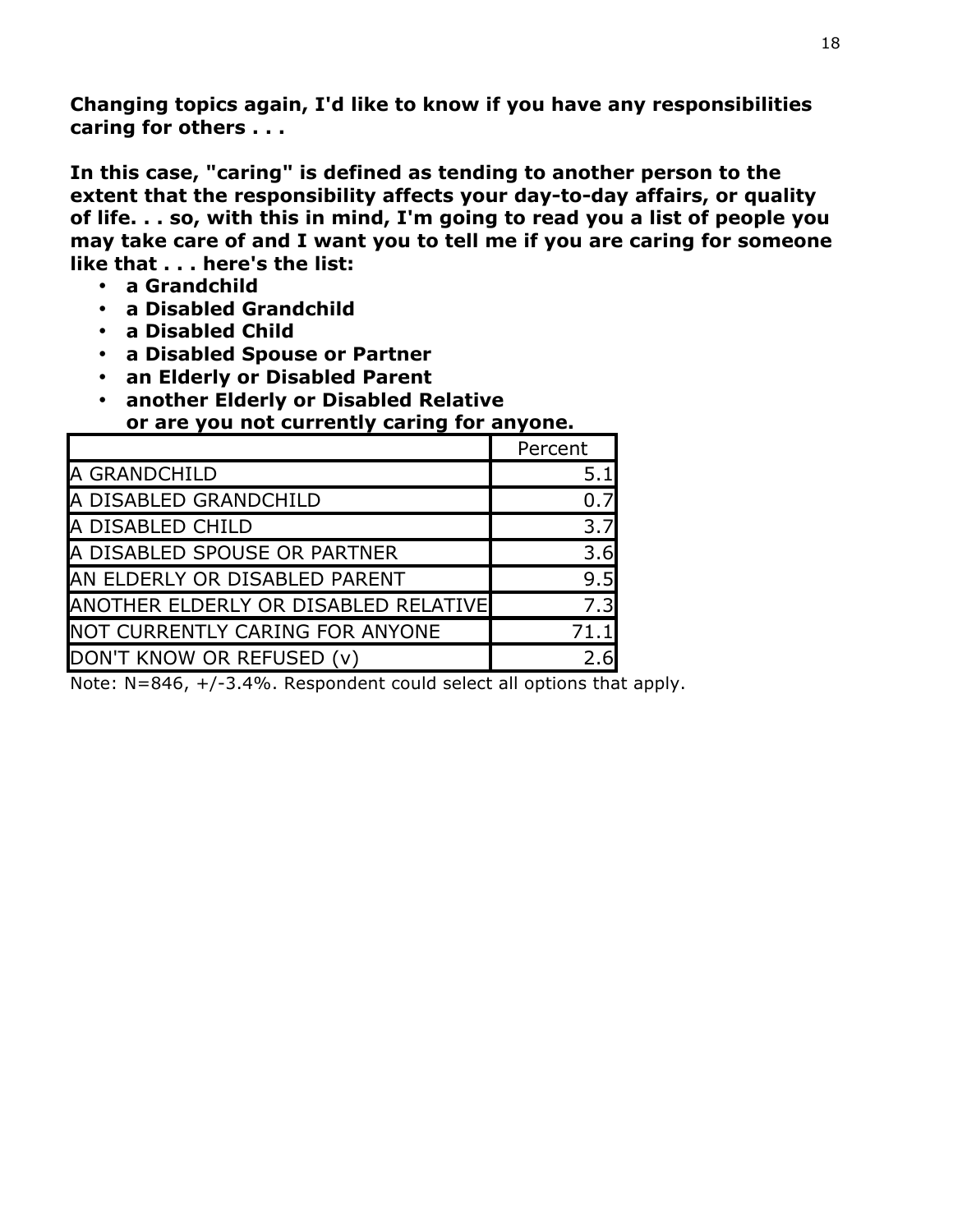**Now, moving to another topic, I'm going to ask you about childcare, teens and their behaviors. Many of these questions are asking about your experience with your own children or grandchildren.** 

**How many children or grandchildren under the age of 18 do you have living in your home?**

|                              | Percent |
|------------------------------|---------|
| <b>ONE CHILD</b>             | 18.6    |
| <b>TWO CHILDREN</b>          | 15.8    |
| <b>THREE CHILDREN</b>        | 6.0     |
| <b>FOUR CHILDREN</b>         | 1.8     |
| <b>FIVE OR MORE CHILDREN</b> | 0.8     |
| I DON'T HAVE ANY CHILDREN    | 56.9    |
| Total $(N=846,+/-3.4%)$      | 100.0   |

*Respondents with no children skip to questions about experiences, while those with children answer the following two questions*

|                             | Percent |
|-----------------------------|---------|
| MY CHILD/CHILDREN           | 84.3    |
| MY GRANDCHILD/GRANDCHILDREN | 5.0     |
| <b>BOTH</b>                 | 0.4     |
| <b>NEITHER</b>              | 10.3    |
| DON'T KNOW (v)              | 0.0     |
| <b>Total</b>                | 100.0   |
| $N = 364, +/-5.2%$          |         |

#### **Are these your children or your grandchildren?**

#### **How many of these children are in childcare or after-school care outside the home?**

|                                                        | Percent |
|--------------------------------------------------------|---------|
| <b>ONE CHILD</b>                                       | 17.2    |
| <b>TWO CHILDREN</b>                                    | 7.6     |
| <b>THREE CHILDREN</b>                                  | 1.0     |
| NO CHILDREN IN CHILDCARE OR<br><b>AFTERSCHOOL CARE</b> | 74.2    |
| Total<br>$N = 364, +/-5.2%$                            | 100.0   |

*Respondents with children NOT in childcare or afterschool care, skip to questions about experiences, while those with children in childcare or afterschool care answer following two questions.*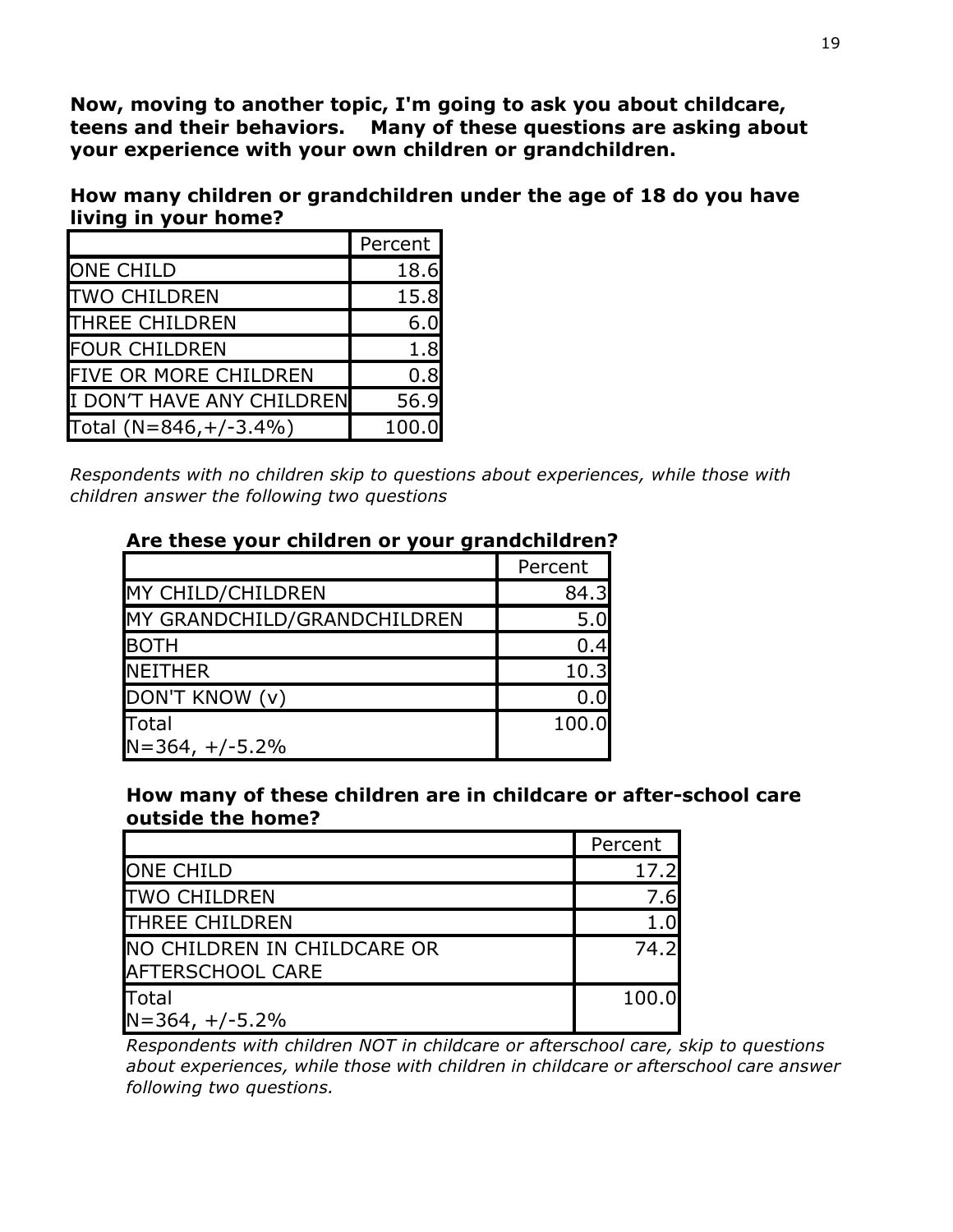|                                                     | Percent |  |
|-----------------------------------------------------|---------|--|
| \$0.00                                              | 7.9     |  |
| \$1.00-\$299.00                                     | 18.8    |  |
| \$300.00-\$499.00                                   | 27.0    |  |
| \$500.00-\$699.00                                   | 27.0    |  |
| \$700.00 OR MORE                                    | 14.4    |  |
| <b>NO ANSWER</b>                                    | 4.9     |  |
| Total<br>$N=94, +/-10.3%$                           | 100.0   |  |
| MEAN AMOUNT = $$897.00$<br>MEDIAN AMOUNT = \$400.00 |         |  |

**About how much money do you spend monthly on childcare or afterschool care?**

**How much does this child care take out of your Monthly Paycheck . . . does it take:**

**-less than half of your Monthly Paycheck, -about half of your Monthly Paycheck,** 

**-more than half your Monthly Paycheck,** 

# **or do you not have to pay for this childcare?**

|                                                      | Percent |
|------------------------------------------------------|---------|
| DO NOT HAVE TO PAY FOR CHILDCARE                     | 10.4    |
| LESS THAN HALF OF THEIR PAYCHECK                     | 81.3    |
| ABOUT HALF OF THEIR PAYCHECK                         | 0.0     |
| MORE THAN HALF OF THEIR PAYCHECK                     | 5.7     |
| I DON'T HAVE A MONTHLY PAYCHECK<br>(HOMEMAKER, ETC.) | 1 1 1   |
| DON'T KNOW (v)                                       | 1.5     |
| Total<br>$N=94, +/-10.3%$                            | 100.0   |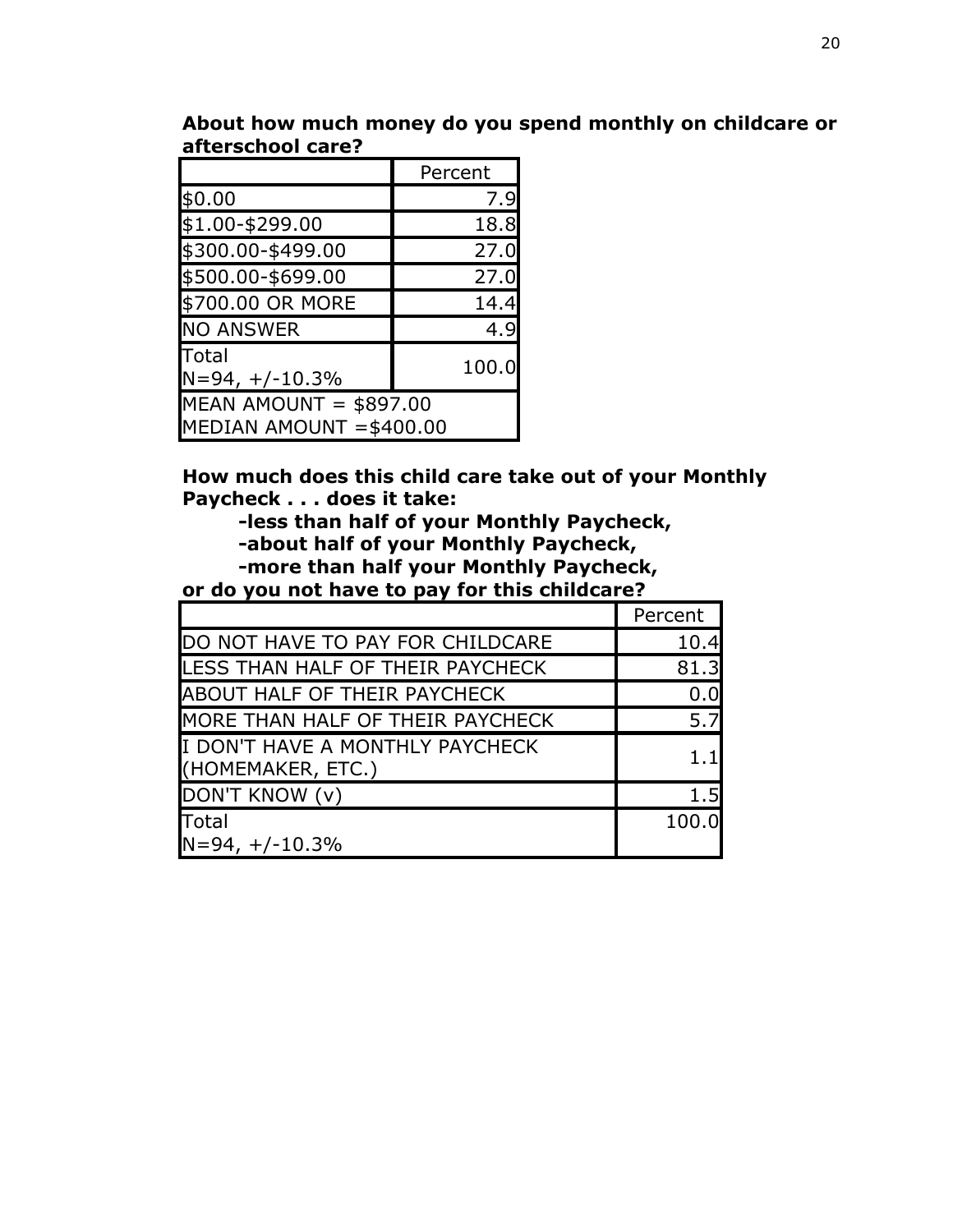#### **Now I'd like to read you a list of things people may or may not experience in Alamance County, and I want you to tell me whether you know someone in your family or a close friend that has experienced it during the past year . . . . so, in the past year, is there someone who:**

|                                                                           | <b>NO</b> | <b>YES</b> | DON'T<br><b>KNOW</b><br>(v) |
|---------------------------------------------------------------------------|-----------|------------|-----------------------------|
| <b>HAS DROPPED OUT OF HIGH SCHOOL</b>                                     | 81.2      | 17.8       | 0.9                         |
| <b>HAS BEEN A VICTIM OF DOMESTIC VIOLENCE</b>                             | 79.7      | 20.0       | 0.3                         |
| IS EXPERIENCING A LOT OF STRESS BECAUSE OF<br>TAKING CARE OF A PARENT     | 64.1      | 35.5       | 0.4                         |
| DOES NOT HAVE ENOUGH MONEY TO PAY THEIR BILLS                             | 34.6      | 64.2       | 1.1                         |
| <b>WAS RAPED OR SEXUALLY ABUSED</b>                                       | 89.2      | 10.5       | 0.3                         |
| IS EXPERIENCING A LOT OF STRESS FROM RAISING<br>THEIR CHILD (OR CHILDREN) | 53.6      | 45.6       | 0.8                         |
| IS SUFFERING FROM POVERTY                                                 | 66.9      | 32.1       | 1.1                         |
| <b>HAS NO HEALTH INSURANCE</b>                                            | 42.0      | 56.7       | 1.4                         |
| IS HOMELESS OR ABOUT TO LOSE THEIR HOME                                   | 79.6      | 20.0       | 0.4                         |
| <b>ABUSES ALCOHOL OR DRUGS</b>                                            | 61.0      | 38.4       | 0.6                         |

Note: N=846,+/-3.4%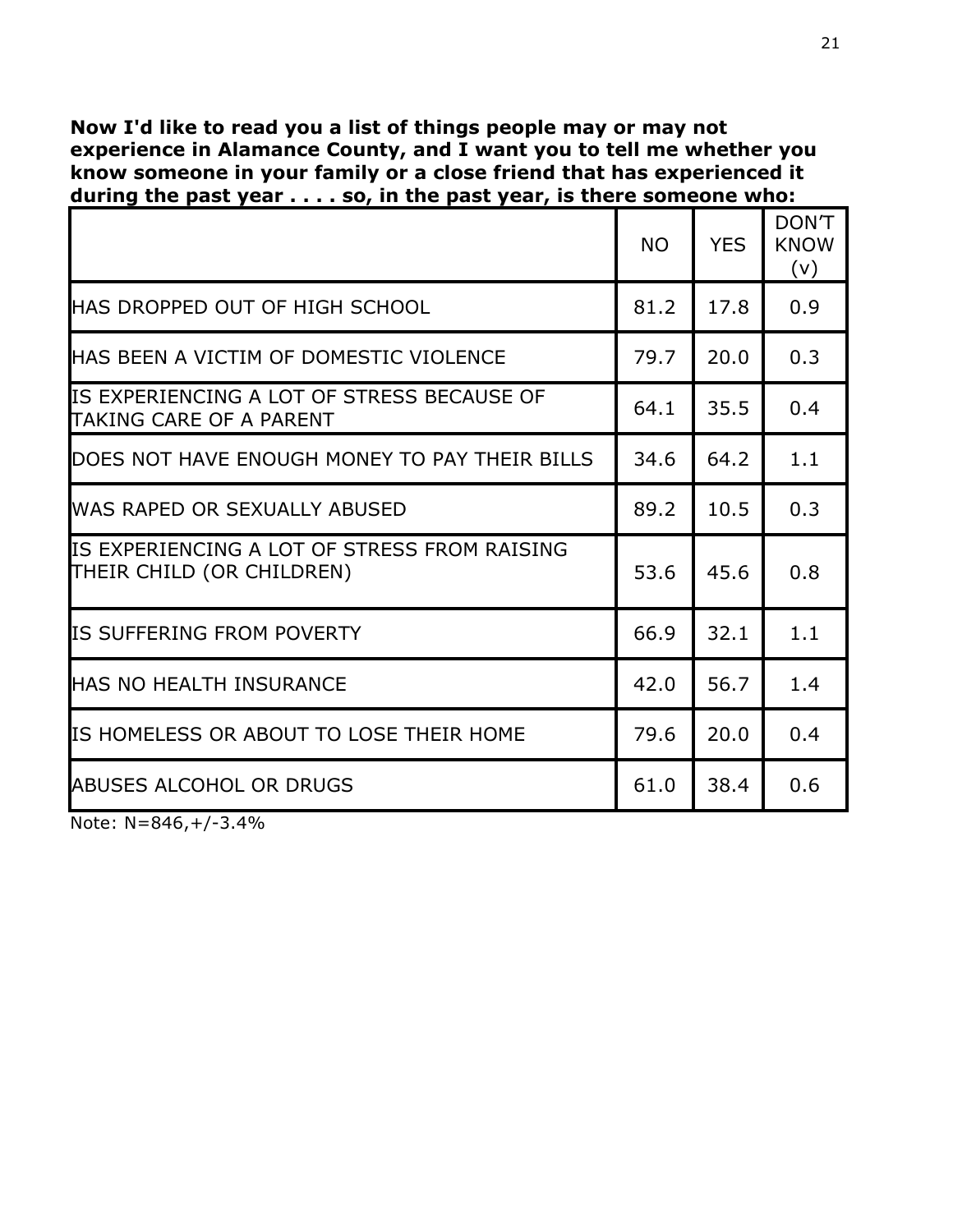**Now, I'd like to change topics and ask you about your neighborhood . . . Overall, how would you rate your neighborhood as a place to walk? Is it not at all good, good, or very good?** 

|                         | Percent |
|-------------------------|---------|
| <b>NOT GOOD AT ALL</b>  | 13.1    |
| <b>GOOD</b>             | 36.1    |
| <b>VERY GOOD</b>        | 50.0    |
| DON'T KNOW (v)          | 0.8     |
| Total $(N=846,+/-3.4%)$ | 100.0   |

**Thinking back over the past year, how often do you walk in your neighborhood, either to go somewhere or for exercise or relaxation--do you walk:**

- **never**
- **daily**
- **one to three times a week**
- **one to three times a month, or**
- **less than once a month?**

|                            | Percent |
|----------------------------|---------|
| <b>NEVER</b>               | 20.4    |
| DAILY OR ALMOST DAILY      | 22.6    |
| ONE TO THREE TIMES A WEEK  | 29.2    |
| ONE TO THREE TIMES A MONTH | 13.5    |
| LESS THAN ONCE A MONTH     | 13.8    |
| DON'T KNOW (v)             | 0.5     |
| REFUSED (v)                | 0.0     |
| Total $(N=846,+/-3.4%)$    | 100     |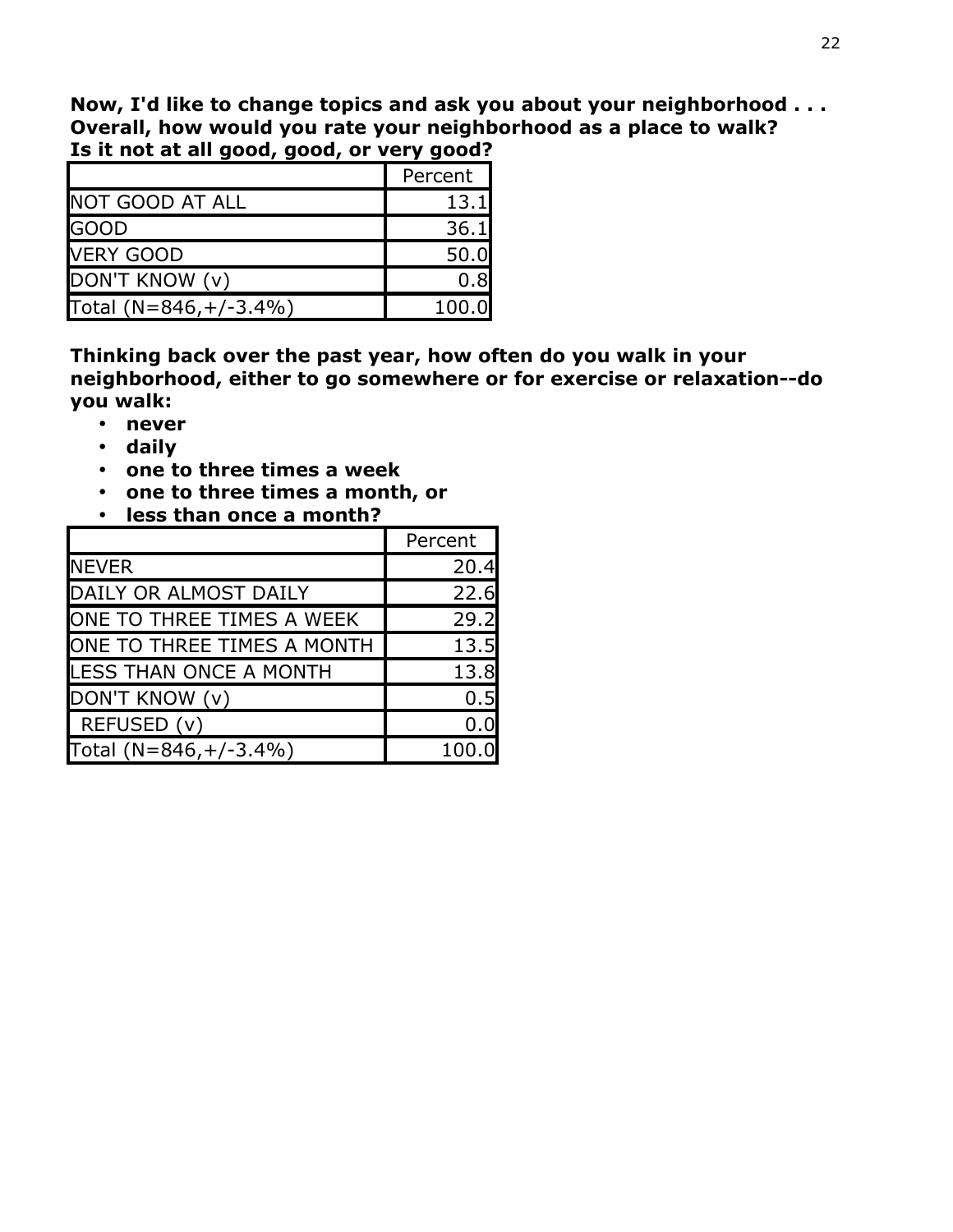**Now, I'm going to read a list of places that people sometimes walk to in their neighborhoods. For each one, please tell me whether you have walked there from your home in the past year.** 

|                                                   | Percent |
|---------------------------------------------------|---------|
| TO A FRIEND OR FAMILY MEMBER'S HOUSE              | 55.7    |
| <b>TO A GROCERY STORE</b>                         | 13.8    |
| TO ANY OTHER STORES (OTHER THAN A GROCERY STORE)  | 22.2    |
| TO A RESTAURANT, INCLUDING A FAST FOOD RESTAURANT | 8.1     |
| TO SCHOOL WITH YOUR CHILDREN                      | 4.3     |
| TO A PARK, RECREATION CENTER, OR PLAYGROUND       | 25.0    |
| TO A WALKING TRACK OR TRAIL                       | 24.1    |
| <b>TO CHURCH</b>                                  | 7.6     |
| <b>TO A BUS STOP</b>                              | 7.1     |
| TO OTHER PLACES (NOT ASKED ABOUT)                 | 11.4    |
| DON'T KNOW (v)                                    | 6.2     |
| REFUSED (v)                                       | 1.5     |

Note: N=846, +/-3.4%. Respondent could select all that apply.

|       |  | When you are walking, or out in your neighborhood, how safe do you |
|-------|--|--------------------------------------------------------------------|
| feel? |  |                                                                    |

**Would you say you are [not at all safe, somewhat safe, or very safe]?**

|                         | Percent |
|-------------------------|---------|
| <b>NOT SAFE AT ALL</b>  | 4.5     |
| <b>SOMEWHAT SAFE</b>    | 27.0    |
| <b>VERY SAFE</b>        | 67.5    |
| DON'T KNOW (v)          | 0.6     |
| <b>REFUSED</b><br>(v)   | 0.5     |
| Total $(N=846,+/-3.4%)$ | 100.0   |

Those respondents answering 'not safe at all' are asked the following question, while others skip to question about ability to depend on others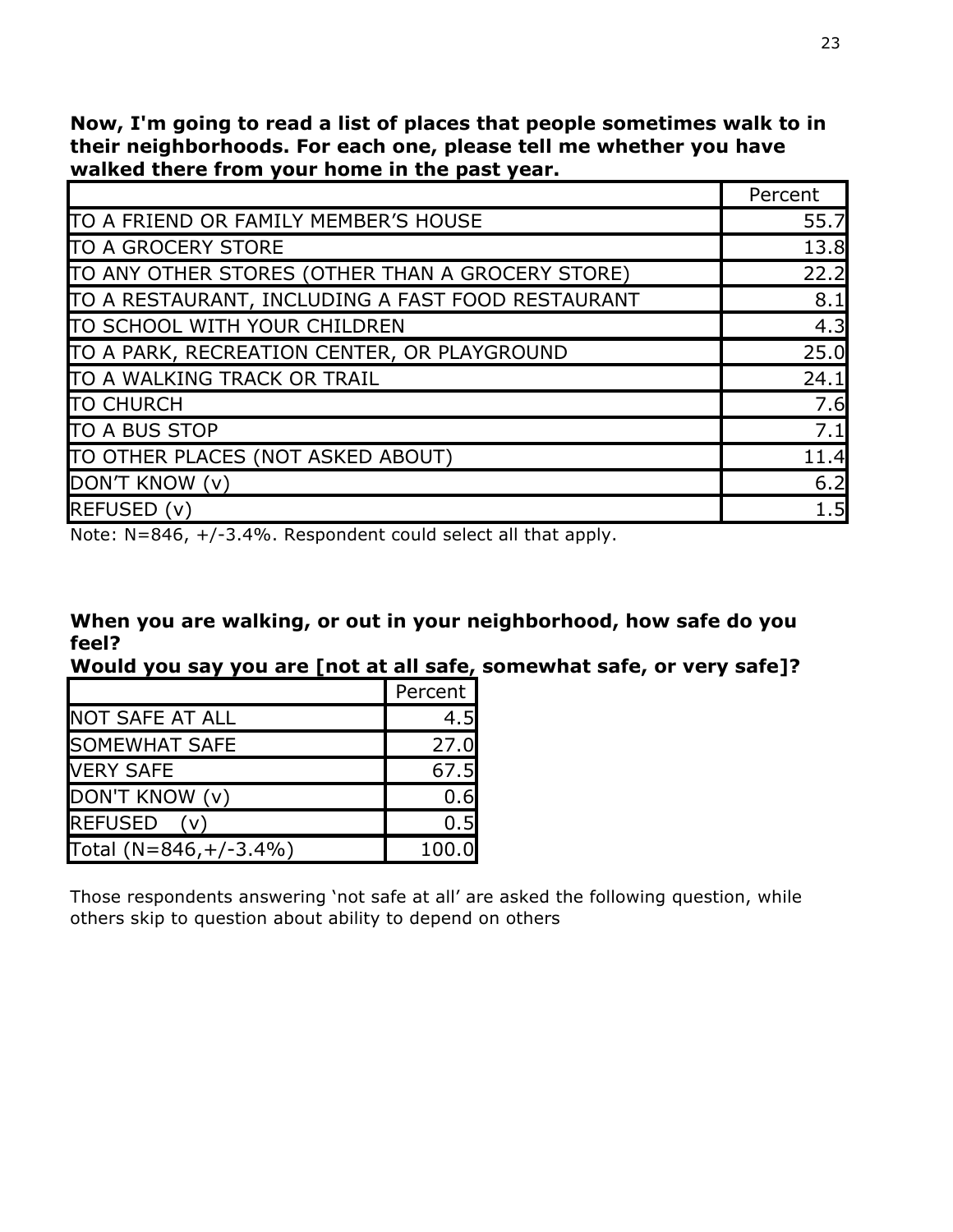|                                                                        | Percent |
|------------------------------------------------------------------------|---------|
| POOR LIGHTING                                                          | 0.7     |
| POOR CONDITION OF SIDEWALKS OR<br>PATHS (E.G., SIDEWALKS IN DISREPAIR) | $1.0\,$ |
| <b>STRAY DOGS</b>                                                      | 0.4     |
| FEAR OF OTHER PEOPLE, OR SCARED                                        | 1.7     |
| <b>TRAFFIC</b>                                                         | 1.4     |
| IT IS JUST DANGEROUS                                                   | 1.5     |
| I WON'T GO OUT AFTER DARK                                              | 0.9     |
| <b>OTHER</b>                                                           | 0.6     |
| REFUSE (v)                                                             | 0.1     |
| Total<br>$N = 38, +/-16.2$                                             |         |

**Why do you feel "not at all safe" when you are walking, or out in your neighborhood?** (open ended)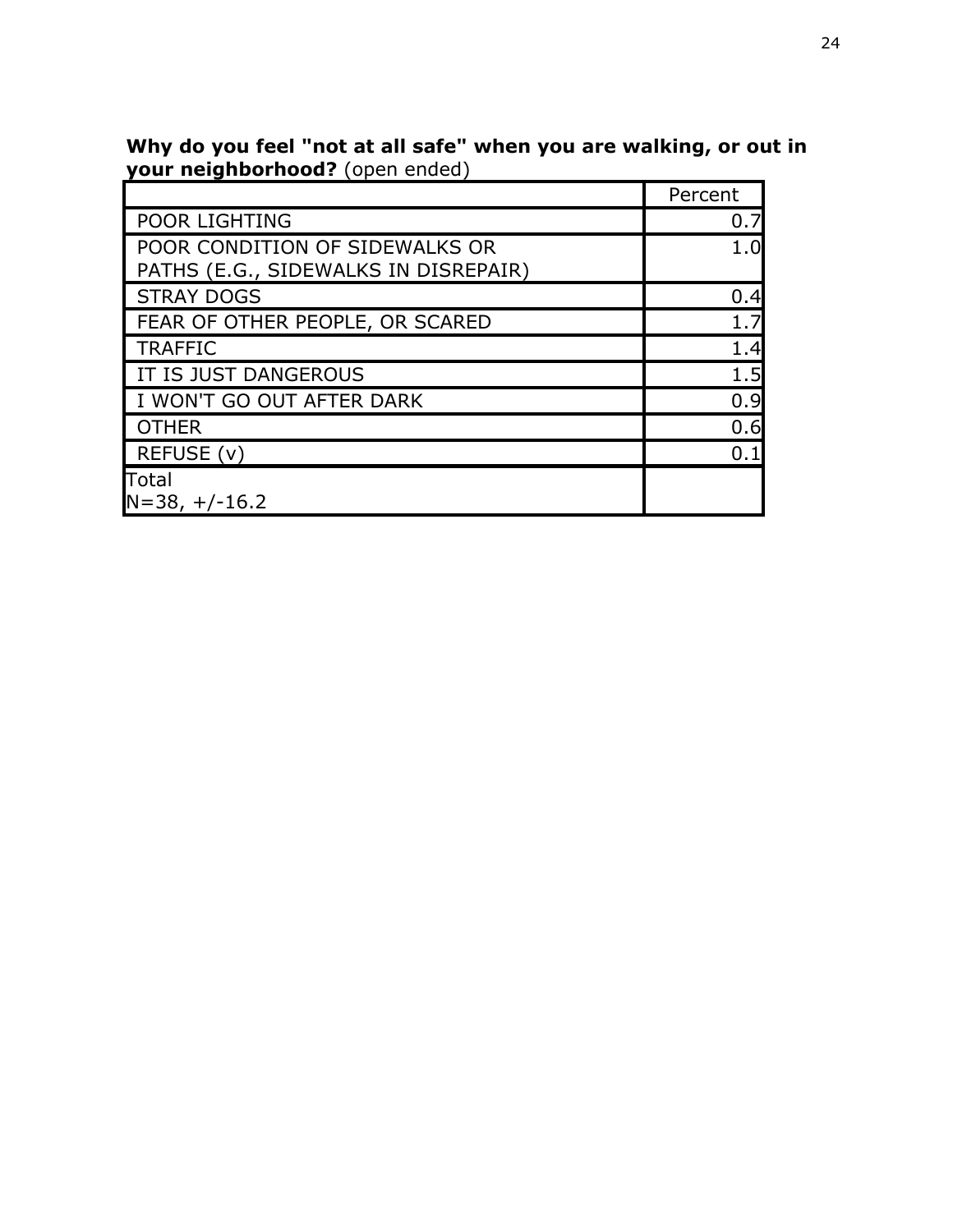#### **Now I have some questions about relationships with your family, friends, neighbors, and co-workers. For each one, please tell me how much—[never, sometimes, often, or always] that you feel like you could.**

|                                                                                                                                                                                 | <b>NEVER</b> | <b>SOME-</b><br><b>TIMES</b> | <b>OFTEN</b> | <b>ALWAYS</b> | <b>DON'T</b><br><b>KNOW</b><br>(v) |
|---------------------------------------------------------------------------------------------------------------------------------------------------------------------------------|--------------|------------------------------|--------------|---------------|------------------------------------|
| If you needed help around the<br>house, for example with cleaning<br>or making small repairs, how<br>often could you get somebody to<br>help you without having to pay<br>them? | 11.3         | 16.1                         | 24.6         | 45.9          | 2.1                                |
| If you were sick, how often would<br>there be somebody who would<br>help care for you?                                                                                          | 4.8          | 11.0                         | 21.6         | 61.3          | 1.2                                |
| If you were worried about an<br>important personal matter, how<br>often would there be somebody<br>you could confide in?                                                        | 3.9          | 11.9                         | 18.6         | 64.9          | 0.9                                |
| If you couldn't use your car or<br>your usual way of getting around<br>for a week, how often could you<br>find somebody who would take<br>you where you needed to go?           | 3.4          | 17.4                         | 25.0         | 52.9          | 1.3                                |
| If you needed to borrow a fairly<br>large sum of money, how often<br>would you have somebody you<br>could borrow it from?                                                       | 24.4         | 30.5                         | 18.1         | 22.0          | 5.0                                |
| If you had problems, how often<br>would there be somebody you<br>could trust to help you solve<br>them?                                                                         | 3.8          | 14.9                         | 23.4         | 55.7          | 2.2                                |

Note: N=846,+/-3.4%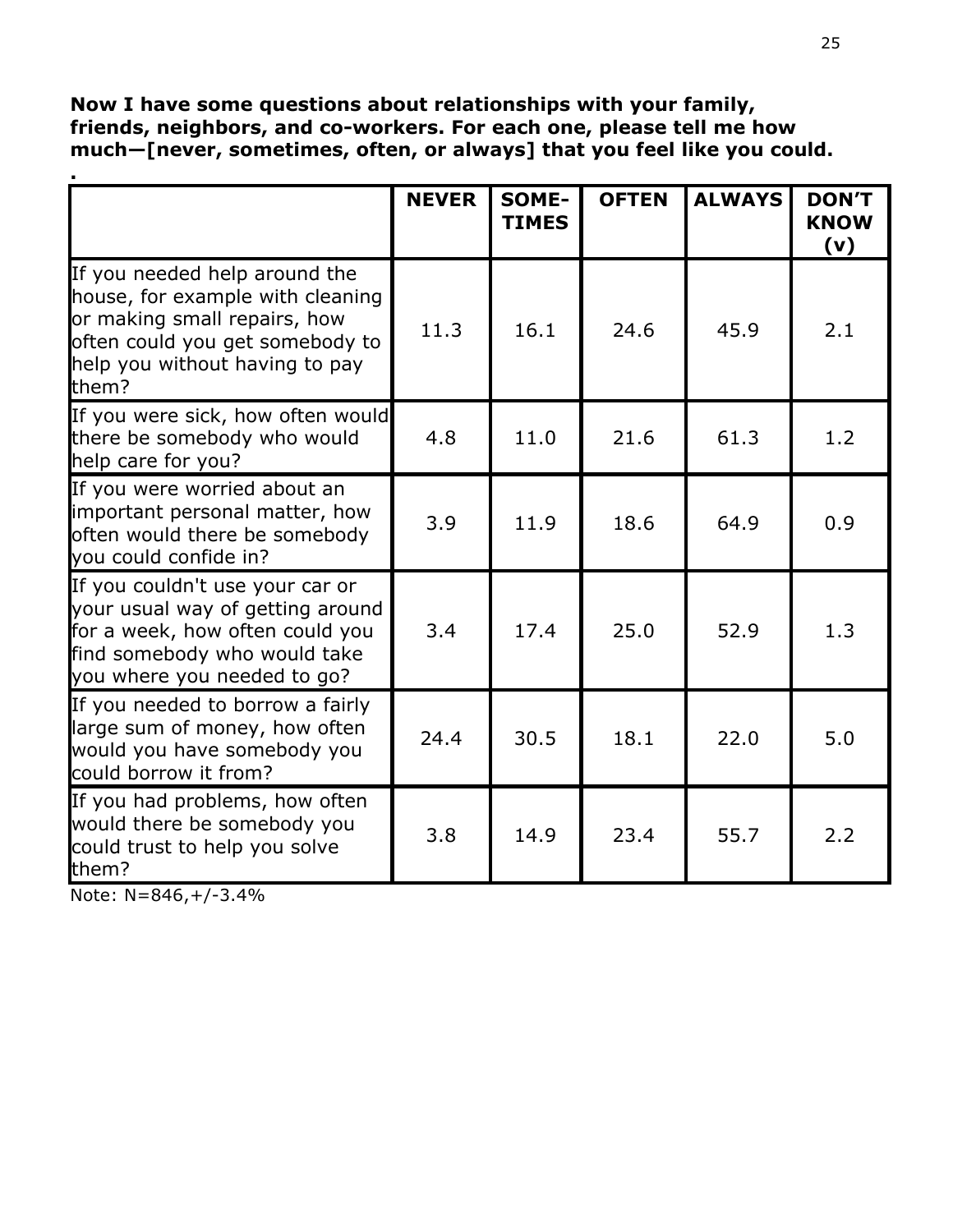**Next, I'm going to read you a list of transportation options in Alamance County. For each one, I'd like for you to tell me if you have used it during the past three months. . .**

|                                                           | Percent |
|-----------------------------------------------------------|---------|
| <b>TAXI</b>                                               | 2.6     |
| ALAMANCE COUNTY TRANSPORTATION<br><b>AUTHORITY (ACTA)</b> | 1.9     |
| <b>ELON BIO BUS</b>                                       | 1.4     |
| <b>BICYCLE</b>                                            | 12.1    |
| <b>WALK</b>                                               | 56.4    |
| <b>FAMILY MEMBER</b>                                      | 57.4    |
| <b>IFRIEND</b>                                            | 53.6    |
| <b>CO-WORKER</b>                                          | 19.9    |
| <b>OTHER</b>                                              | 5.6     |
| <b>NONE OF THESE</b>                                      | 12.8    |
| DON'T KNOW OR REFUSED (v)                                 |         |

Note: N=846, +/-3.4%. Respondent could select all options that apply.

| Do you own or lease a car that runs, that is, that you can depend upon to |  |  |
|---------------------------------------------------------------------------|--|--|
| get you places you need to go?                                            |  |  |

|                         | Percent |
|-------------------------|---------|
| <b>NO</b>               |         |
| <b>IYES</b>             | 93.1    |
| Total $(N=846,+/-3.4%)$ | 100 O   |